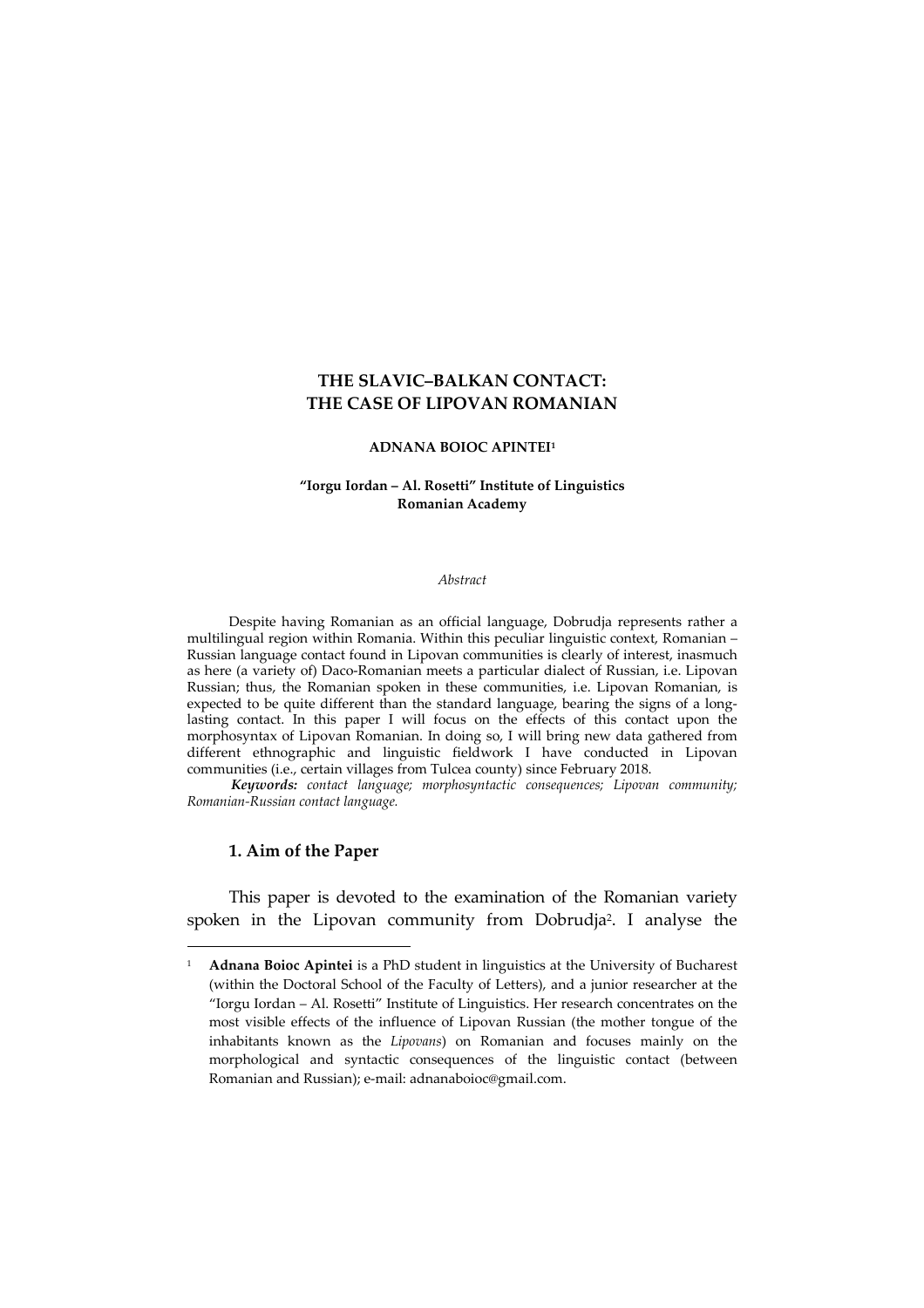morphological and syntactic effects of language contact and the subject is very interesting, especially with respect to language contact (Weinreich 2013 [1953]; Sala 1977; Windford 2003; Matras 2010, etc.), since Romance, Balkan, and Slavic features overlap in this variety.

The paper aims to offer: (i) a descriptive account of the Romanian variety spoken in the Lipovan community from Dobrudja; (ii) the presentation of a set of constructions found in the Romanian variety spoken in this area, which are different from standard Romanian; the data gathered and their analysis are based on a fieldwork study.

## **2. Linguistic Contact and its Consequences**

When two (or more) languages are spoken at the same time by people living in a specific area, these languages are considered to be in contact. Consequently, linguistic material can be transferred from one language to the other (Kuteva 2017: 163), resulting in a range of possible linguistic innovations. The most straightforward cases, where the source and target languages are fairly easy to identify, involve lexical borrowings (Grenoble 2010: 581-582; Gardani 2018: 1). Thus, in the overwhelming part of the literature, two opposite points of view on linguistic contact have been expressed: one claims that linguistic contact cannot affect all the domains of a language (Weinreich 2013 [1953]: 41, among others), whereas the other states that there are no limitations on the influence of one linguistic system over the other (Sala 1997: 133, among others). Areas such as phonology, morphology, and syntax can also be affected (Matras 2010: 66; Heine/Kuteva 2010: 86; Kuteva 2017: 163), but in such cases contact should not be automatically seen as the only source of change (Thomason 2010: 32).

A more moderate approach, that I will adopt in the present paper, was put forward by Hickey (2010); in short, he considers that, although

<sup>2</sup> Romania has the following historical regions: Transylvania, Banat and Crișana, Moldova, Maramureș, Walachia, and Dobrudja. The map inserted in the paper (see below) presents the Dobrudja area, with its villages: Sarichioi, Jurilovca, Carcaliu, etc. where Lipovan are living today.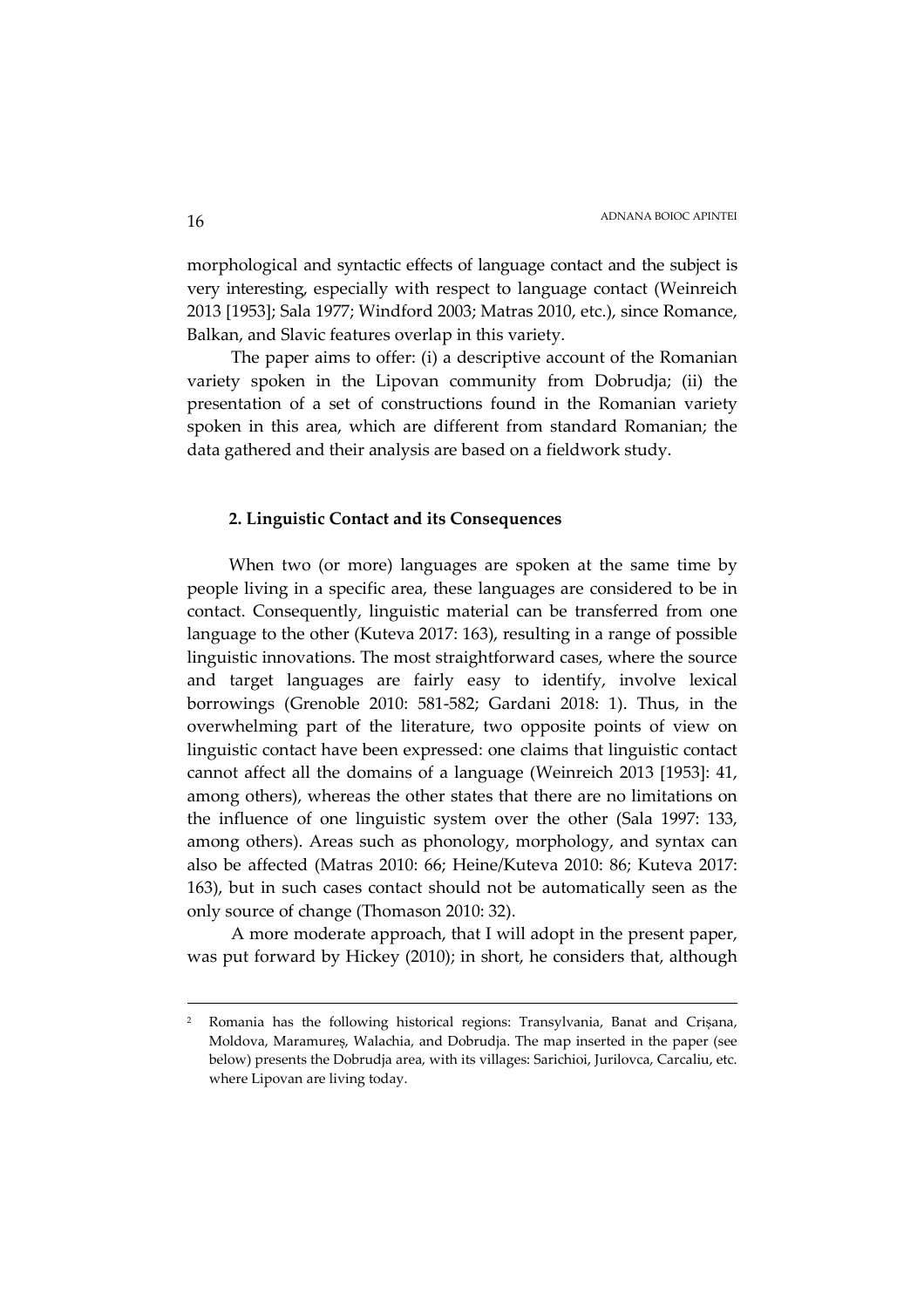every linguistic level could be changed as a consequence of linguistic contact, there are notable differences in the rhythm of change, i.e. isolated words and discourse markers can be easily borrowed (Hickey 2010: 14), while syntactic changes are less frequent (McMahon 2010: 141).

In Lipovan communities the contact between Russian and Romanian can be recognized easily even today: although the official language is Romanian, Russian remains the language for 'interethnic communication', and continues to be seen as a prestigious language.

In this paper, I will consider the case of the Russian influence on Lipovan Romanian with an examination of the constructions found in the Romanian variety spoken in this area.

### **3. A Bird's Eye View on the Lipovan Community**

In this section, I will present the main data regarding the history of Lipovans, along with the context in which they arrived and settled on the Romanian territory, especially in Dobrudja.

### *3.1. The history of Lipovan migration*

The history of Lipovan migration is enormously diverse, as it goes back to the 17th century and needs a lot of background information. The mid-17th century Schism made the Old Believers leave Russia. The term "Old Belief" refers to the churches and religious communities that do not recognize the reforms launched in the Russian Orthodox Church in the 17th century by Patriarch Nikon (1652-1666) (see Chirilă 1993; Vascenco 2003; Tudose 2015).

It is important to mention that there are multiple countries in Europe (besides Romania and the Republic of Moldova) and even on different continents where Russian Lipovans found shelter after the church split. There are Russian Lipovan settlements in Ukraine, Bulgaria, Hungary, Turkey, and even USA, China, and Uruguay (Ipatiov 2001: 30-31; Tudose 2015: 129-130).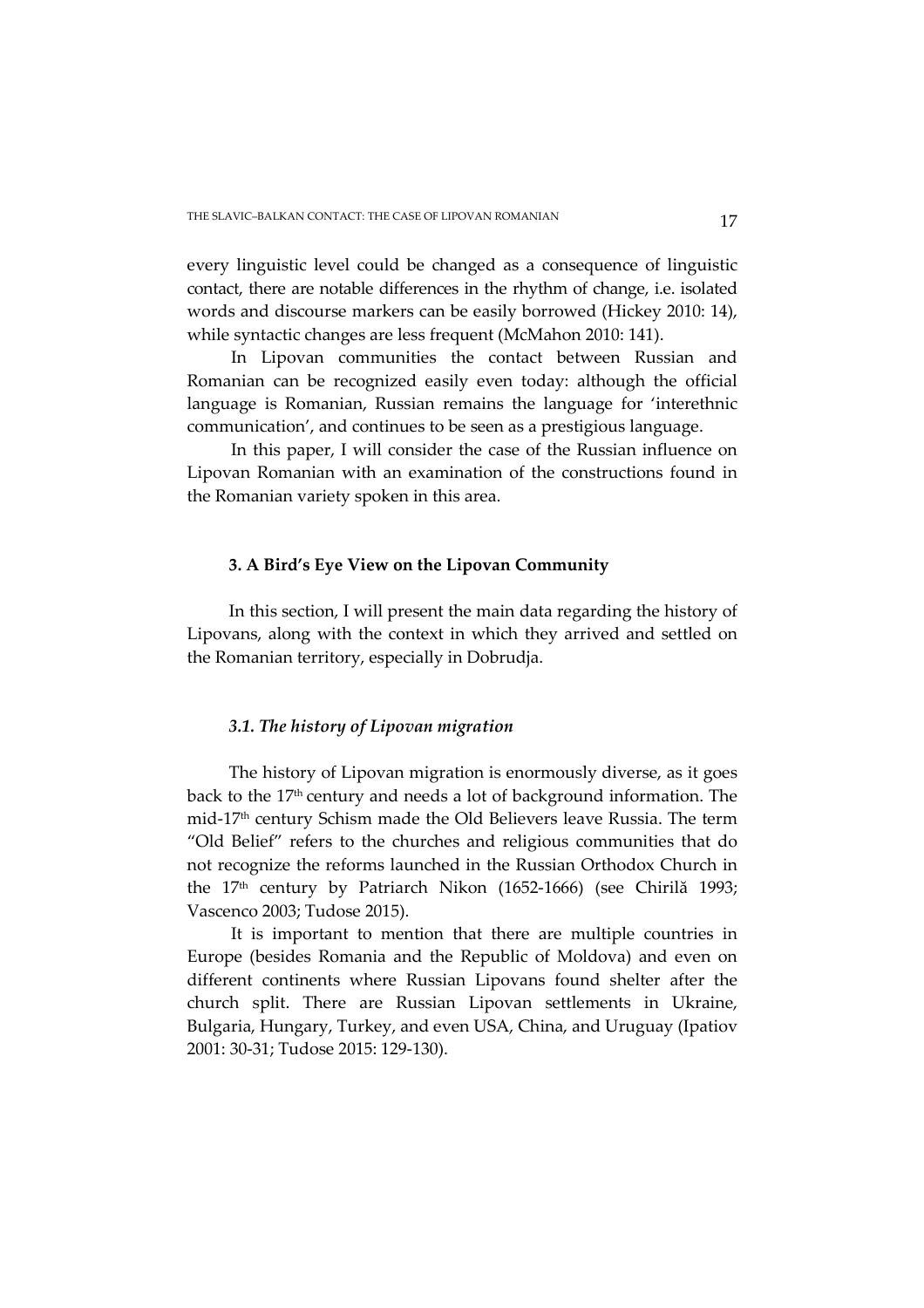There are around 70 settlements with predominantly Lipovan population around Romanian territories. Most of them are located around the Northern- or South-Eastern part of the country (Bukovina, Dobrudja, and Wallachia). Moreover, besides rural, 100% Lipovan inhabited areas, it is important to mention that most of busy industrial cities include Lipovan neighbourhoods (Bucharest, Constanța, Brăila, Iași, Botoșani, etc.). In cities, Lipovans live in closed, religiously confined communities. However, urbanized Lipovans have less traditional roots and religious backgrounds than their village peers; unfortunately, Russian Lipovans in Romania no longer attend Russian schools.

According to Farisenkova and Izotov (2014), the migration of Russian Lipovans took place gradually, but the first Lipovans' attempts to come to Romania and the Republic of Moldova happened in the later part of the 17th century. The geographical point earliest inhabited (the oldest records) by Lipovans was a village named Lipoven', which is situated in Bukovina county. A decade and so later, in 1743, some Lipovan groups migrated further, to Moldova (close to Fălticeni), and they established a village of their own in a place that was a linden tree forest before. Finally, the most populated Lipovan Romanian area is Dobrudja, which was officially claimed by Russian Lipovans in the second half of the 18th century, and where the habitants built female and male monasteries at the beginning of the 19th century; these are still the hubs of Romanian-Russian Lipovan cultural lives.

## *3.2. The establishment of the Lipovan Russians in Dobrudja (Romania)*

The immigration of Lipovans in Dobrudja took place in several stages, gradually making up a compact community in which traditions, language, and confessional character have been preserved and consolidated. They use Russian in the family, at home, and Romanian as the official language of the community. The Russian language has been an important means of maintaining the Lipovan identity and has served to separate members of the religious community from their non-Russian-speaking neighbours. Children are still learning Russian and it is still extensively used in the social life. A written tradition has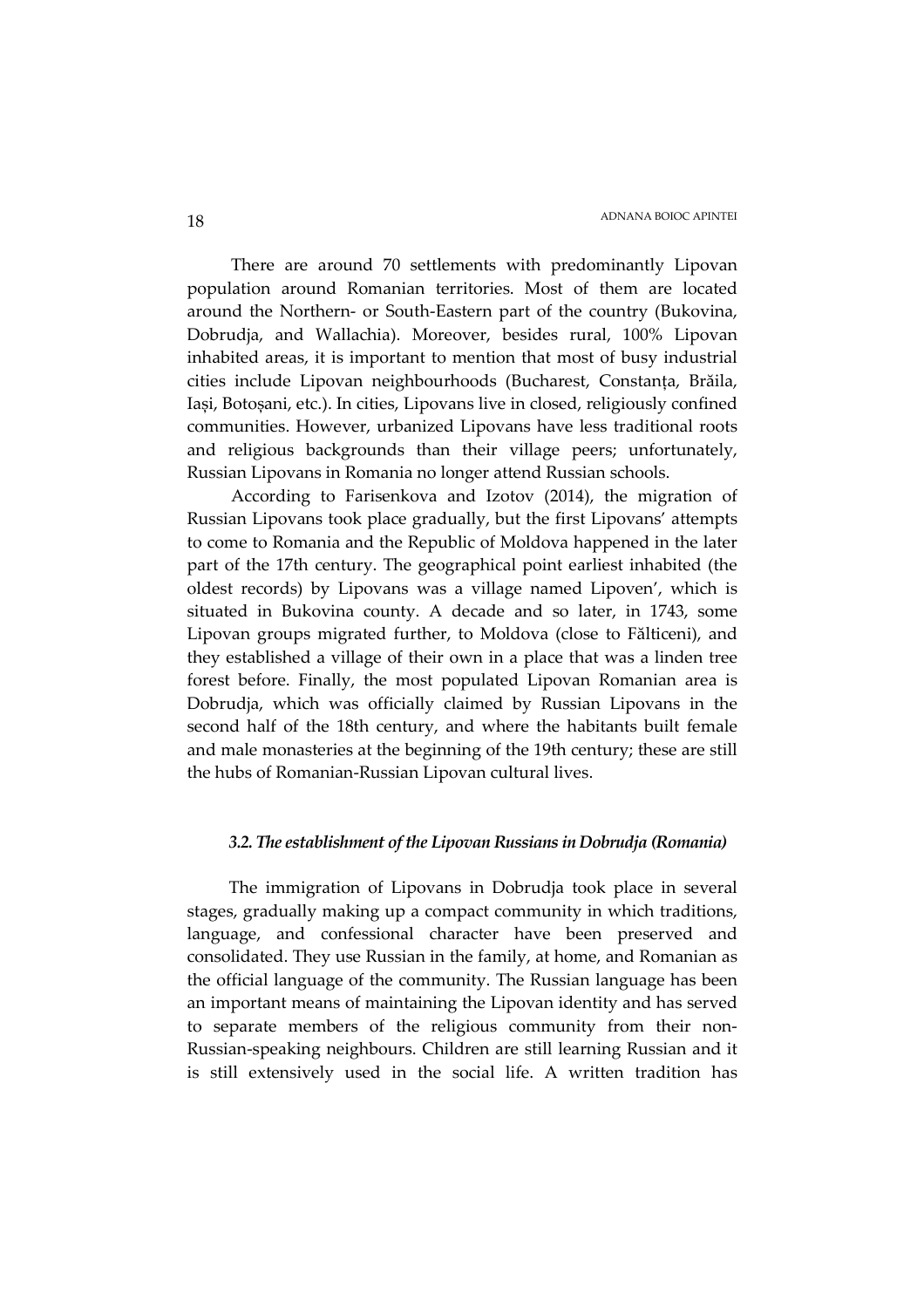developed through the publication of *Zorile*, a bilingual Romanian-Russian newspaper, and through the writings of numerous Lipovans about their own history. There is no doubt that the Lipovans have preserved much of their cultural and linguistic identity. The oldest generation of Lipovans has lived through much of this complex group history.



We can see in *Fig. 1*, one of the areas (Dobrudja, situated in South-Eastern Romania) where Lipovans have settled.

The history of Prigarin (2007) discusses the stages of the formation of this community:

- 1. From the end of the  $17<sup>th</sup>$  century until 1740: the presence of Lipovan Russians is not massive.
- 2. 1740-1770: this period witnesses the beginning of the consolidation of the first stable communities of Lipovan Russians, due to massive immigration to this area. Generally, they settled in Sarichioi, Jurilovca, Slava, or Vâlcov (see also Tudose 2015: 158).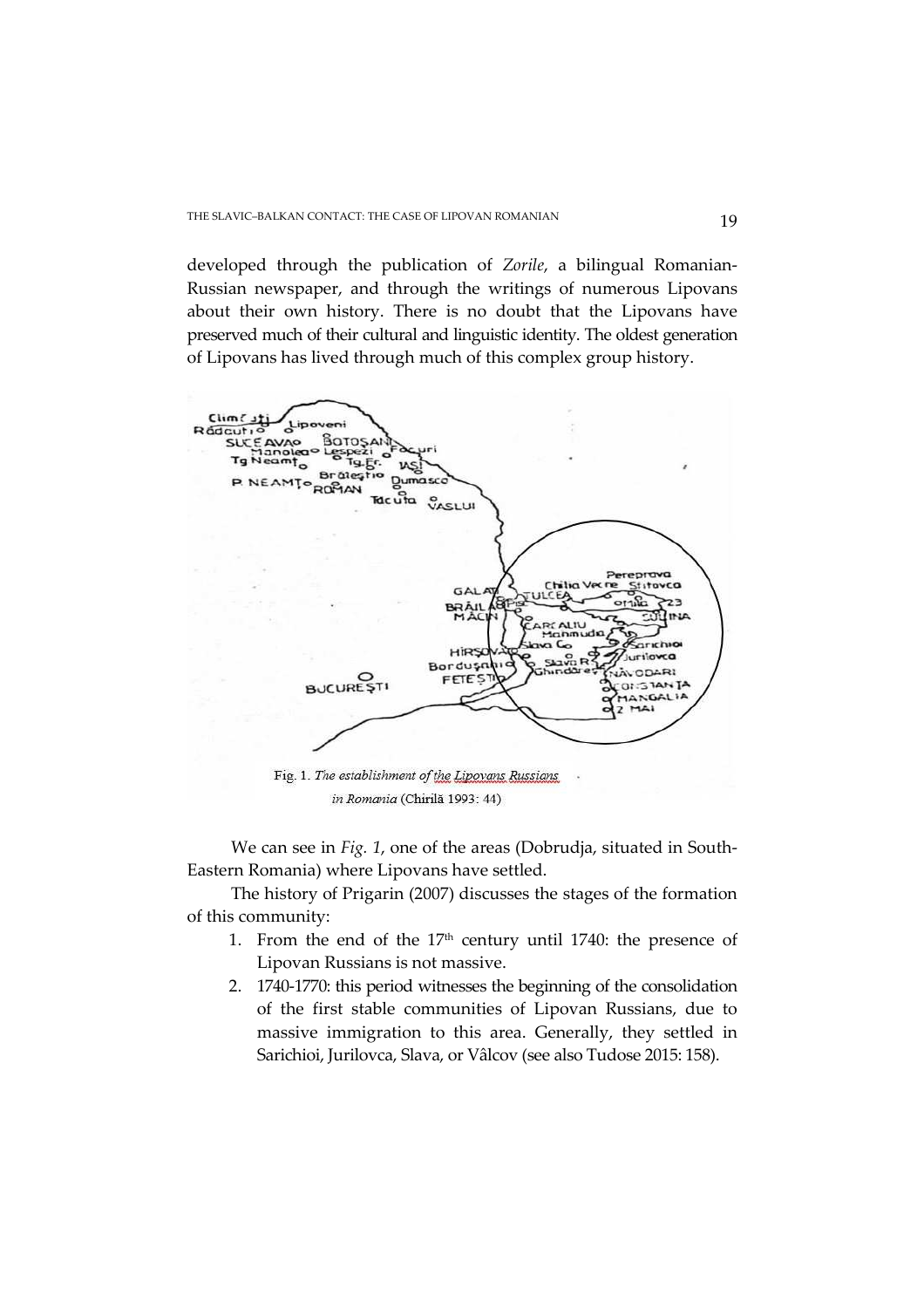- 3. 1780-1812: the geographical area of the population of Lipovan Russians is progressively growing, and they occupy more and more villages in the South-Eastern part of Romania.
- 4. 1812-1829: the status of the Southern villages of Moldova is legalized, a moment distinguished by the arrival of a new group of Lipovans, but also by the immigration of a group of Lipovans to the Ottoman Empire.
- 5. After 1830-1831: a large part of the population of Lipovans moves out of Dobrudja, forming a Lipovan community in Bugeac (Tudose 2015: 163).

Currently, according to the estimations of Russian researchers, the overall number of Old Believers in Russia and elsewhere is of approximately two millions, although others consider it to be of more than three millions. Active communities can be found in Romania, Russia, Ukraine, the Republic of Moldova, and other countries (Ipatiov 2001: 30-31; Tudose 2015: 129-130).

# **4. The Slavic–Balkan Contact: The Case of Lipovan Romanian. Consequences of Russian-Romanian Linguistic Contact**

My research is based on empirical data I collected from the Lipovan community in Dobrudja. The area was chosen due to its large concentration of Lipovans, and the data are based on ethnographic and linguistic fieldwork (examples from spontaneous conversations between native Lipovan Romanian speakers and direct questions answered by native Lipovan Romanian speakers). The participants<sup>3</sup> were interviewed as part of a larger project examining issues on language contact in syntax (cf. Hickey 2010: 14; Weinreich 2013 [1953]: 41) and language variation and change.

<sup>3</sup> The data were gathered within a linguistic fieldwork I have conducted in Lipovan communities (in 2018), where I talked with at least thirty Russian-Romanian bilinguals, aged 30-70, from the villages Sarichioi, Jurilovca, and Carcaliu. Over the last three years, I carried out four fieldwork trips in Lipovan communities, in Dobrudja, and Republic of Moldova, to analyse the linguistic behaviour of bilingual speakers; given the absence of the corpora for Lipovan communities, recording an oral corpus is essential for my research.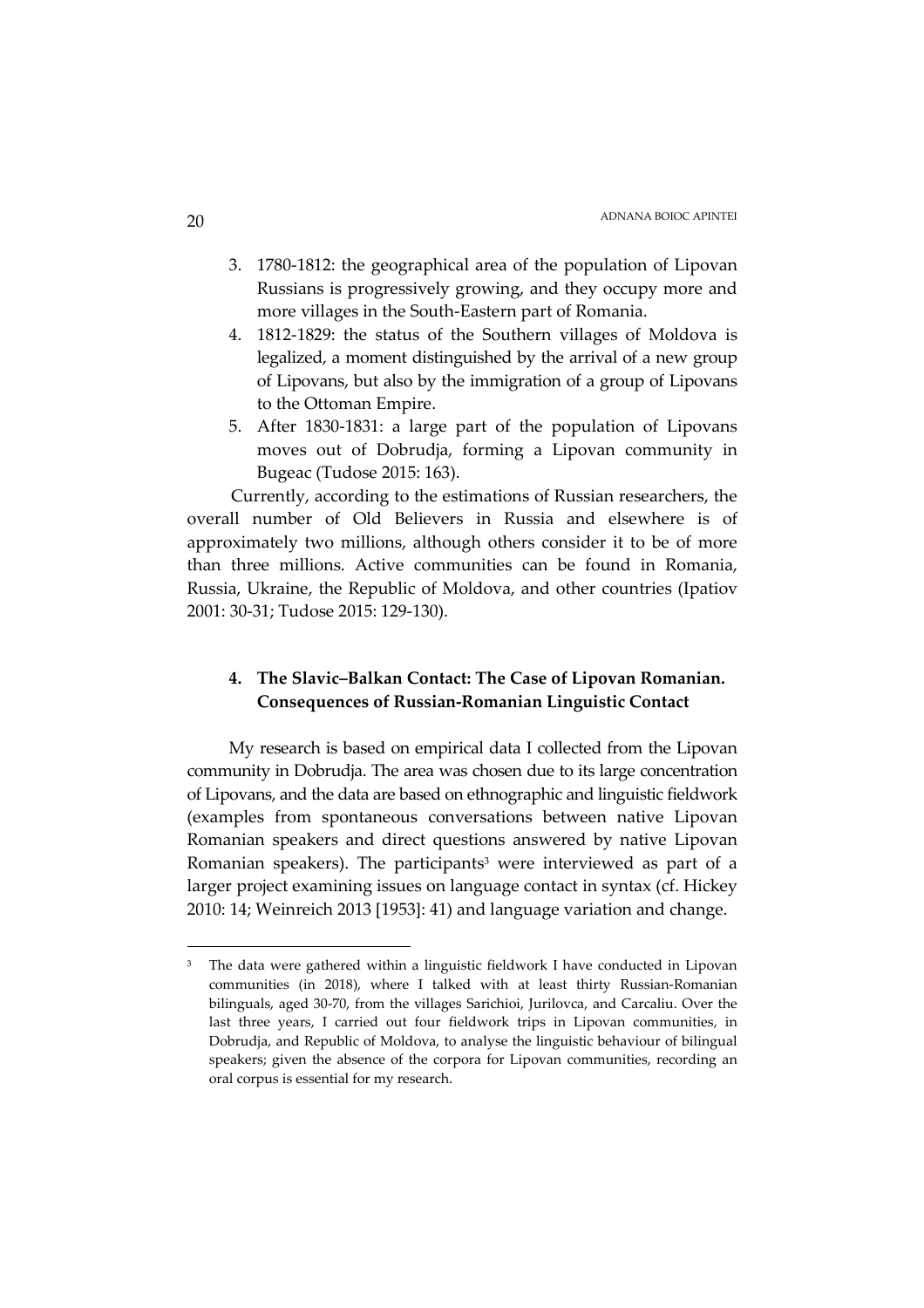There are many features which distinguish Lipovan Romanian from standard Romanian. Therefore, in this paper, I will focus on a set of constructions found in the Romanian variety spoken in this area, which are different from standard Romanian, such as: the absence of the (in)definite article, *fake locatives*, variation involving the non-anaphoric reflexive morpheme, the absence of the present tense form of the verb *a fi* "to be" (with all its values: predicative, copulative or passive auxiliary), the preference for  $[Adv - v]$  order in neutral reading, the preference for preverbal overt subjects in unmarked sentences, etc.

It is worthwhile to mention that a not too dissimilar syntactic situation is to be found in Moldovan Romanian, where Romanian and Russian have been in contact for over 200 years. For the sake of the argument, i.e. to prove that some phenomena are due to linguistic contact, I will offer examples from Moldovan Romanian alongside those from Lipovan Romanian.

### *4.1. Absence of the (in)definite article*

In Lipovan Romanian (1a), a noun stripped of articles is preferred in contexts in which in standard Romanian a definite noun is usually employed. Ștefănescu (2016: 91-93) and Costea (2018), who analysed this phenomenon (also found in Moldovan Romanian (1b)), considered that this situation is the result of the intense linguistic contact between Romanian and Russian (i.e. in Russian articles are not to be found; hence, the bilinguals can be tempted to drop them in Romanian too) (for the cases in which the article may be dropped in standard Romanian, see Nicolae 2012: 474).

| $(1)$ a. | Uite,      | sot                                                |                    | botezat      | pe  |           |  |  |  |
|----------|------------|----------------------------------------------------|--------------------|--------------|-----|-----------|--|--|--|
|          | look       |                                                    | husband AUX.PF.3sG | baptize.PPLE | DOM | a         |  |  |  |
|          | țigancă în |                                                    | Dunăre.            |              |     |           |  |  |  |
|          | gipsy in   |                                                    | Danube             |              |     |           |  |  |  |
|          |            | "Look, my husband baptized a gipsy in the Danube." |                    |              |     |           |  |  |  |
|          |            |                                                    |                    |              |     | $T0$ $T0$ |  |  |  |

(RLRo 2018)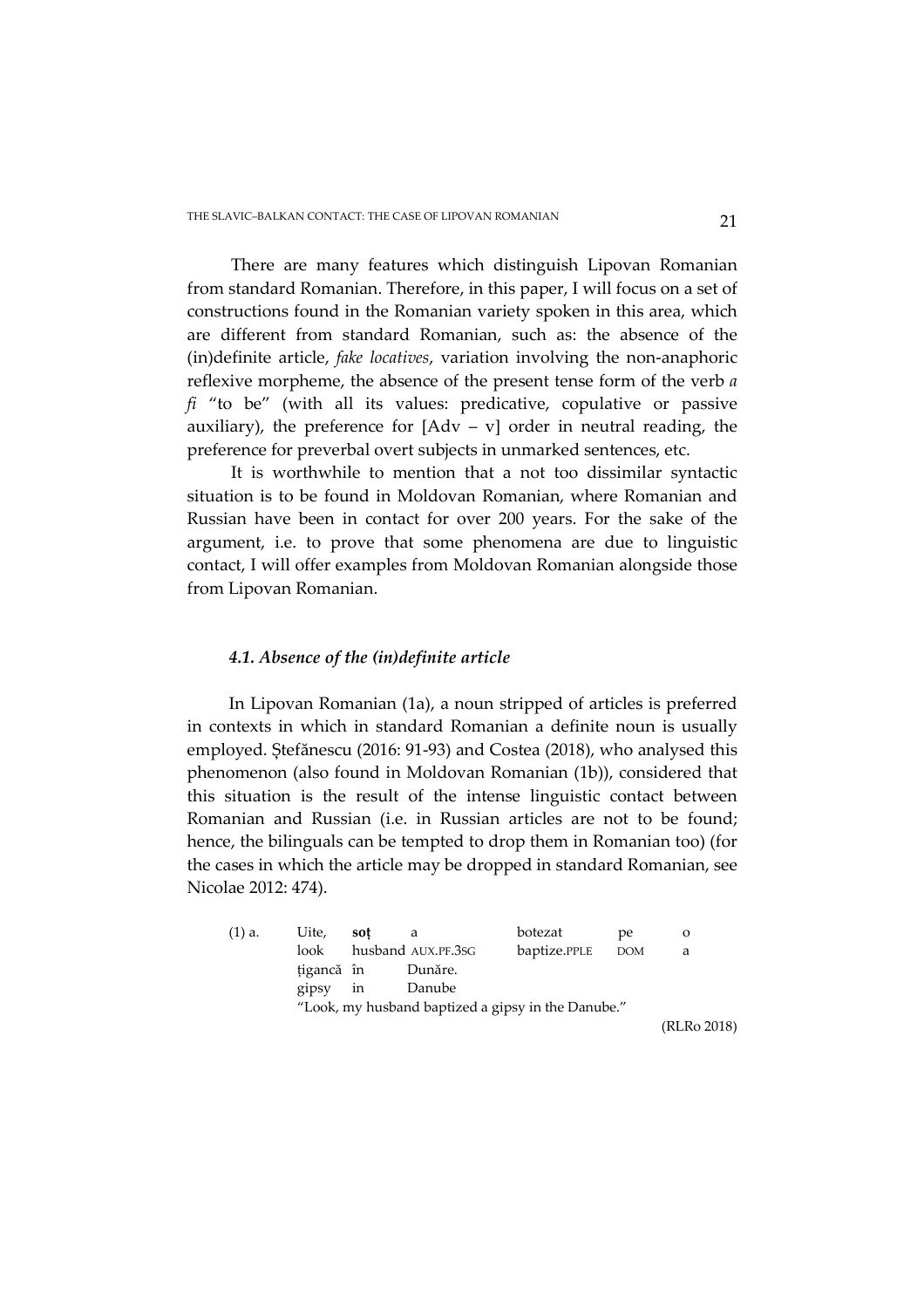b. S- duce la piață, cumpără CL.REFL go.IND.PRES.3SG to market buy **produs...** Se-i trebuie. product what=CL.3SG need.IND.PRES.3SG "She is going to the market and buy the product she needs." (MRo, *apud* Costea 2018)

## *4.2. Fake locatives*

Given the Russian influence, whereby the possession is expressed through the preposition *u* "at" and a pronoun bearing genitive case, the Lipovans tend to frequently employ what Popușoi (2013: 106) names "fake locative" (2a). Hence, the relation between the possessor and the possessee is expressed through the structure ["at" *la* + pronoun (+ verb "to be" *a fi*)] (see also Mătcaș 1995: 106; Popușoi 2013: 106-107). A similar situation is also present in Moldovan Romanian (2b) (Costea 2018).

| $(2)$ a. | La   | noi                                                       | s-acuma                                        |      | port      | avem.             |                         |  |
|----------|------|-----------------------------------------------------------|------------------------------------------------|------|-----------|-------------------|-------------------------|--|
|          | to   | us                                                        | even.now                                       |      | suit      | have.IND.PRES.1PL |                         |  |
|          |      |                                                           | "We have a tradition suit even at the moment." |      |           |                   |                         |  |
|          |      |                                                           |                                                |      |           |                   | (RLRo 2018)             |  |
|          |      |                                                           |                                                |      |           |                   |                         |  |
| b.       | Este | alt                                                       | drum                                           | - la | noi.      | Îi                | drum de tară.           |  |
|          | is   | another road                                              |                                                | at   | <b>us</b> | is                | country.road            |  |
|          |      | "We have a different type of road. It is a country road." |                                                |      |           |                   |                         |  |
|          |      |                                                           |                                                |      |           |                   | (MRo, apud Costea 2018) |  |
|          |      |                                                           |                                                |      |           |                   |                         |  |

### *4.3. Variation involving the non-anaphoric reflexive morpheme*

Variation involving the non-anaphoric reflexive morpheme is also typical of Lipovan Romanian (3a). As in the cases mentioned above, this phenomenon can also be identified in Moldovan Romanian (3b); Popușoi (2013) and Ștefănescu (2016: 231) have claimed that the presence of the reflexive morpheme in Moldovan Romanian is justified by the Russian-Romanian contact (see also Hickey 2010: 15; Thomason 2010: 36-37).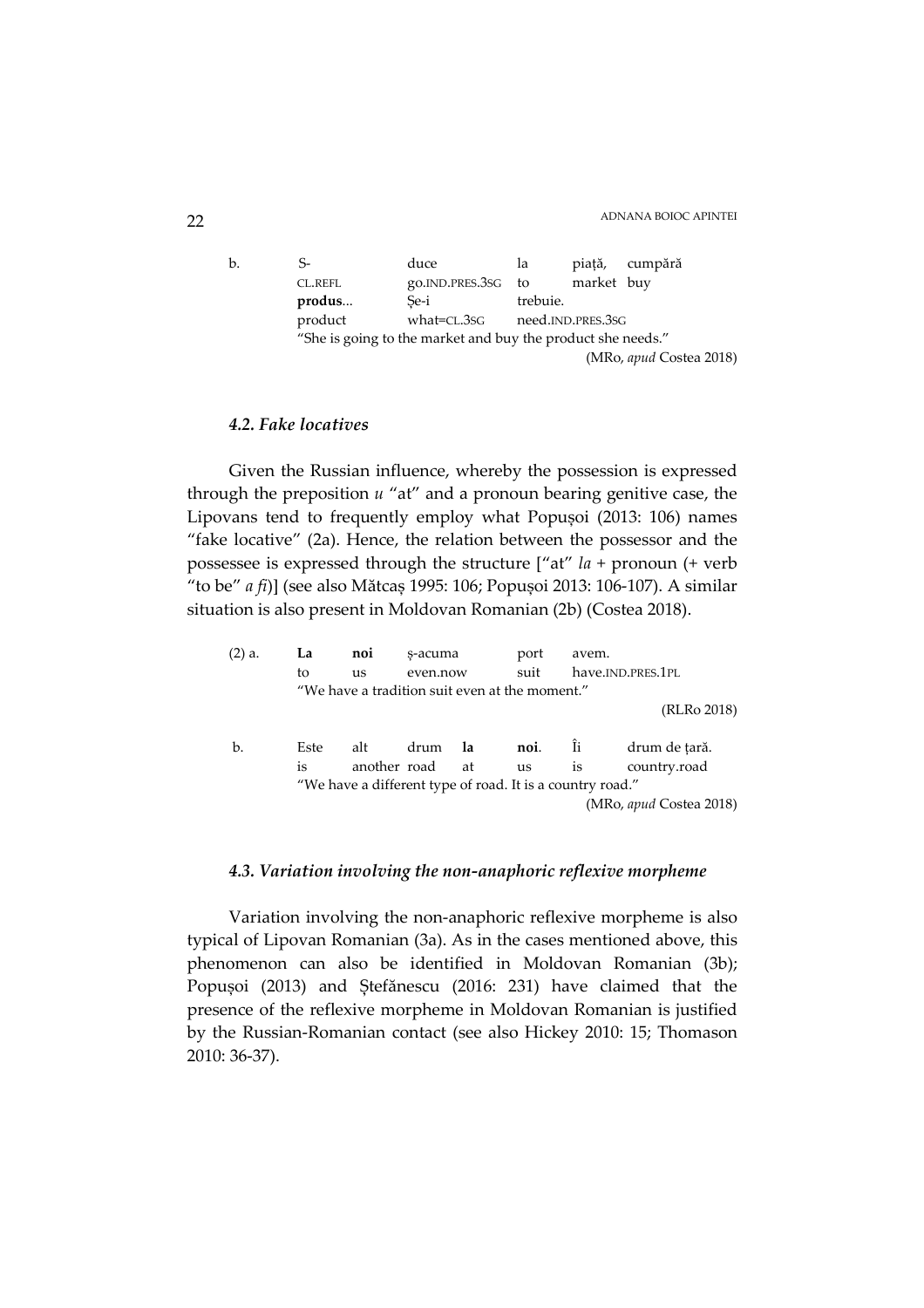THE SLAVIC–BALKAN CONTACT: THE CASE OF LIPOVAN ROMANIAN 23

| (3) a. | Lumea<br>people.DEF<br>cântă | se<br>se.refl.3sg | sărbătorește,<br>celebrate                    | se<br>SE.REFL.3SG | adună,<br>get.together                        |
|--------|------------------------------|-------------------|-----------------------------------------------|-------------------|-----------------------------------------------|
|        | sing.IND.PRES.3SG            |                   |                                               |                   |                                               |
|        |                              |                   | "People use to celebrate, get together, sing" |                   |                                               |
|        |                              |                   |                                               |                   | (RLRo 2018)                                   |
|        |                              |                   |                                               |                   |                                               |
| b.     | vreau                        | să                | mă                                            | împart            |                                               |
|        |                              |                   | want.IND.PRES.1SG SA.SUBJ CL.REFL.1SG         | share.SUBJ.1SG    |                                               |
|        | cu<br>$\Omega$               | istorioară        |                                               |                   |                                               |
|        | with<br>a                    | little.story      |                                               |                   |                                               |
|        |                              |                   | "I want to share with you a story of mine"    |                   |                                               |
|        |                              |                   |                                               |                   | (MRo, facebook.com <sup>4</sup> , 20.04.2017) |

# *4.4. The absence of the present tense form of the verb* **a fi** *"to be" (with all its values: predicative, copulative or passive auxiliary)*

In Lipovan Romanian, I found many contexts where *a fi* "to be" is absent (see (4) below); this can also be considered a consequence of Russian-Romanian contact.

| (4) | Unde<br>Ø | copiii                                                          | mei | blonzi, la |    | Paste,      |
|-----|-----------|-----------------------------------------------------------------|-----|------------|----|-------------|
|     | where     | children.DEF                                                    | my  | blond      | at | Easter      |
|     |           |                                                                 |     |            |    |             |
|     | când      | venea                                                           |     |            |    |             |
|     | when      | come.IND.IMPF.3PL                                               |     |            |    |             |
|     |           | "Where my blond children are, at Easter, when they were coming" |     |            |    |             |
|     |           |                                                                 |     |            |    | (RLRo 2018) |

## *4.5. Low verb movement*

 $\overline{a}$ 

In the Romance languages there is evidence that the IP domain is split into three fields (i.e., MoodP, TenseP, and Asp(ect)P) (on the basis of the formal approach proposed by Giorgi/Pianesi 1997, Ledgeway/ Lombardi 2005, and Schifano 2015, which keeps a balance between

<sup>&</sup>lt;sup>4</sup> The page from where I selected this example is a public one and the text was written by a speaker from Republic of Moldova.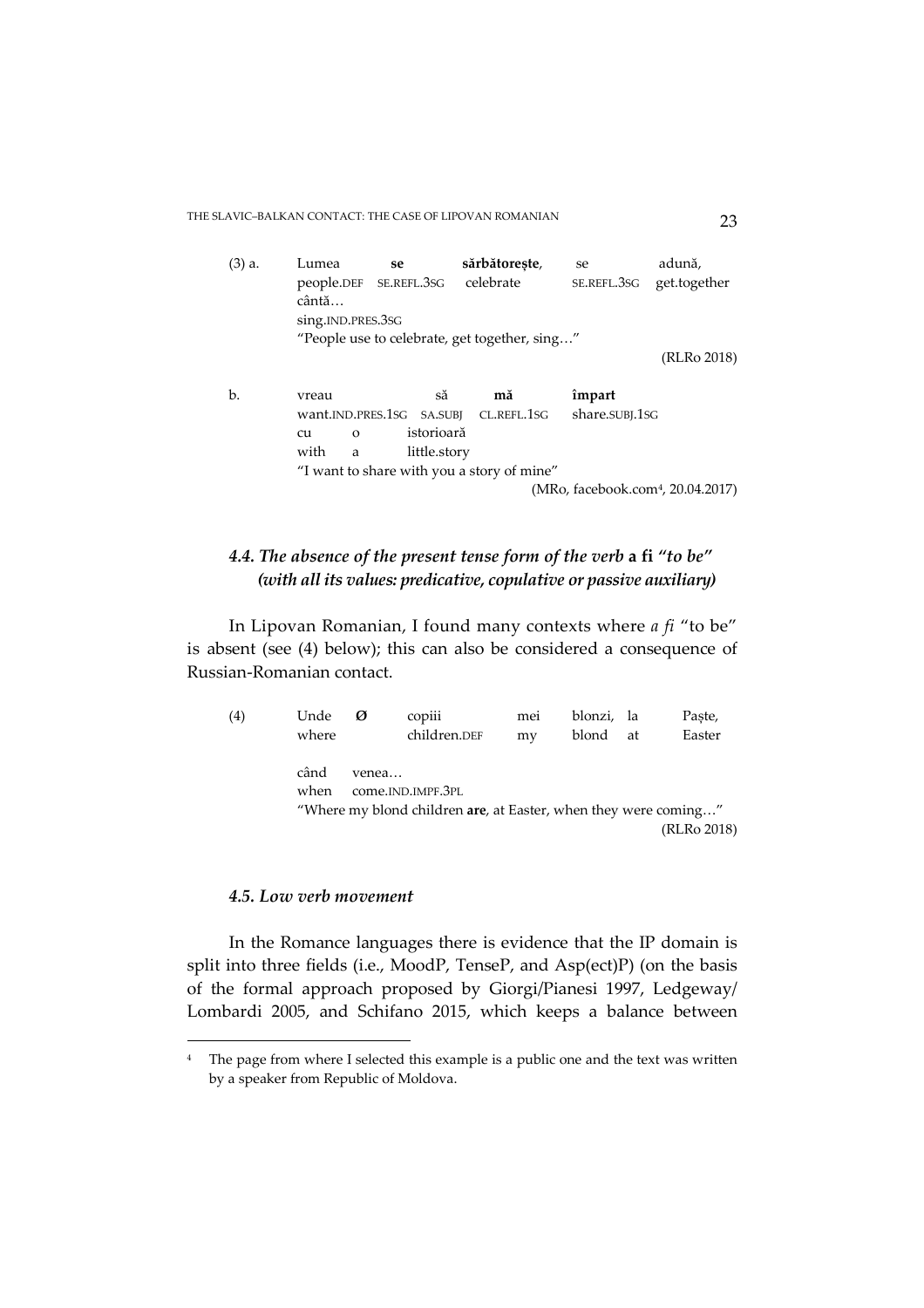Cinque's (1999) cartographic approach and the minimalist approach); the Romance languages show different options with respect to verb raising along the clausal spine: to the MOOD-field in French (5a) and Romanian (Nicolae 2015); to the TENSE-field in Northern regional Italian (5b); to the ASPECT-field in European Portuguese (5c) or just outside of *v*-VP in Spanish (5d), as briefly shown below.

| $(5)$ a. |        | Antoine confond                              |              | probablement           |      | $(*confond)$ | le         | poème.                                              |
|----------|--------|----------------------------------------------|--------------|------------------------|------|--------------|------------|-----------------------------------------------------|
|          |        | Antoine confound                             |              | probably               |      | counfound    | the        | poem                                                |
|          |        | "Antoine probably confounds the poem."       |              |                        |      |              |            |                                                     |
|          |        |                                              |              |                        |      |              |            | (French, apud Schifano 2015: 59)                    |
| b.       | Nonna  |                                              |              | conosce già (*conosce) |      | la           |            | ricetta.                                            |
|          | Nonna  | knows                                        |              | already knows          |      | the          |            | recipe                                              |
|          |        | "Nonna already knows the recipe."            |              |                        |      |              |            |                                                     |
|          |        |                                              |              |                        |      |              |            | (Northern regional Italian, apud Schifano 2015: 12) |
|          |        |                                              |              |                        |      |              |            |                                                     |
| C.       | O João | vê                                           | sempre (*vê) |                        | este | tipo         | de         | films.                                              |
|          | João   | sees                                         | always sees  |                        | this | kind         | of         | movies                                              |
|          |        | "João always watches this kind of movie."    |              |                        |      |              |            |                                                     |
|          |        |                                              |              |                        |      |              |            | (European Portuguese, apud Schifano 2015: 68)       |
|          |        |                                              |              |                        |      |              |            |                                                     |
| d.       | Sergio | contesta bien                                |              | $(*contesta)$          |      | las          | preguntas. |                                                     |
|          |        | Sergio answers well                          |              | answers                |      | the          | questions  |                                                     |
|          |        | "Sergio is answering well to the questions." |              |                        |      |              |            |                                                     |
|          |        |                                              |              |                        |      |              |            | (Spanish, apud Schifano 2015: 63)                   |
|          |        |                                              |              |                        |      |              |            |                                                     |

 In contrast to other Romance languages, in Lipovan Romanian the verb apparently does not raise out of the *v*-VP domain, surfacing to the right of both high and low adverbs from Cinque's (1999) hierarchy, and even to the right of *bine* "well" in neutral readings (6) (a situation which is also found in Moldovan Romanian). However, the preference for the [Adv – V] word order is not always a reliable diagnostic for verb movement (Costea 2019: 11-16 put forward this hypothesis for Moldovan Romanian, too; (7))<sup>5</sup>; instead, it would make more sense to claim that, as in Russian (8) (Koeneman/Zeijlistra 2014: 584; Gribanova 2013: 92-95; Harizanov/

<sup>5</sup> For a discussion regarding *The Rich Agreement Hypothesis*, which should also be taken into account when discussing this phenomenon, see Pollock 1989; Bobaljik 1995; Koeneman 2000; Koeneman/Zeijlistra 2014.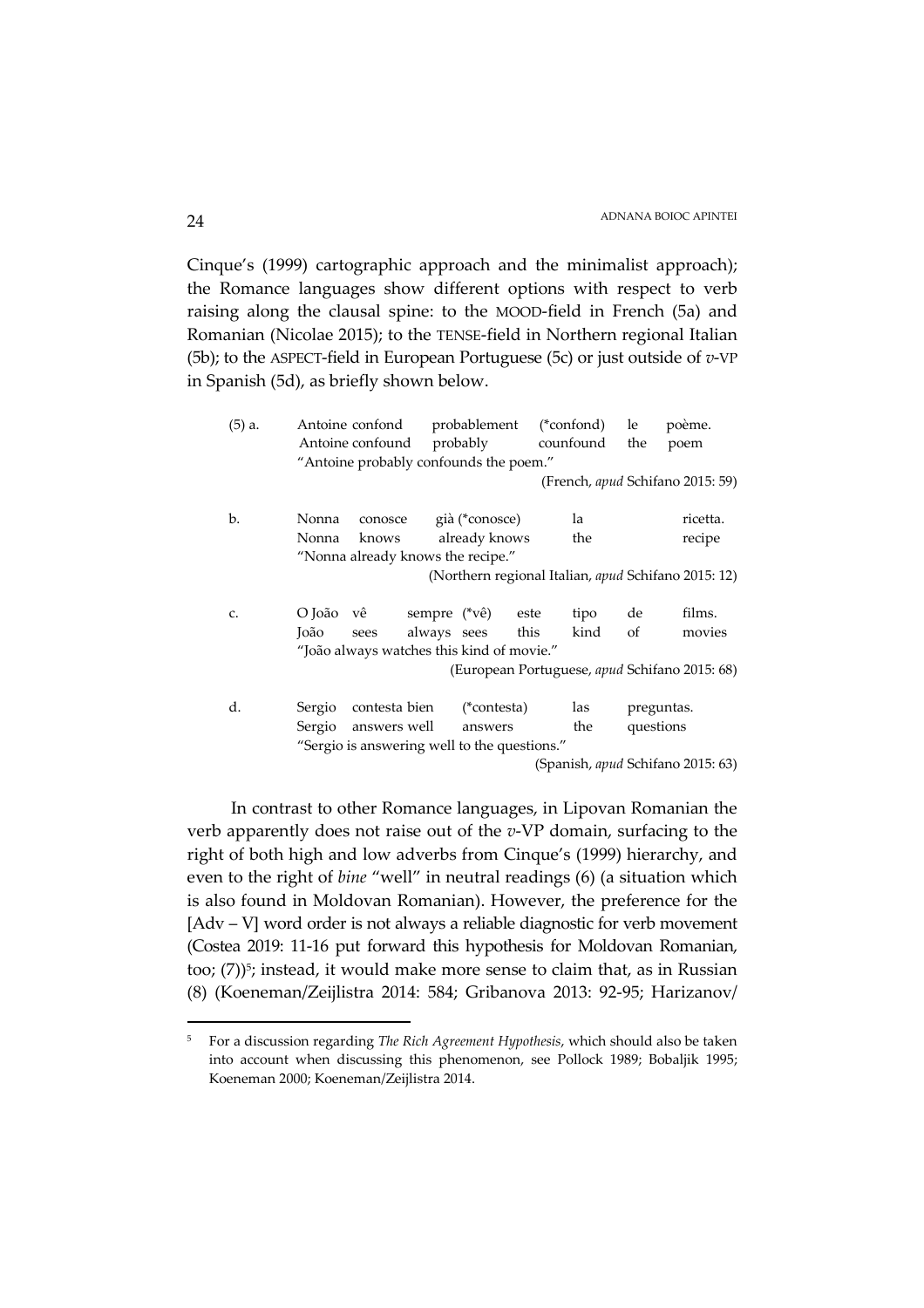Gribanova 2019: 471; Roberts 2019), with which Lipovan Romanian is in contact, the Lipovan Romanian verb raises to a very low position within the ASPECT field<sup>6</sup>.

| $(6)$ a. | Eu<br>T                               | bine<br>well<br>"I work well here."                                      | lucrez<br>work.IND.PRES.1sG |                  |                                 |                       | aici.<br>here | (RLRo 2018)                           |
|----------|---------------------------------------|--------------------------------------------------------------------------|-----------------------------|------------------|---------------------------------|-----------------------|---------------|---------------------------------------|
| b.       | Ea<br>she                             | mereu<br>always<br>"She always talks about this."                        |                             |                  | povestește<br>tell.ind.pres.3sg | despre asta.<br>about | this          | (RLRo 2018)                           |
| c.       | Noi<br>we                             | deja<br>already<br>"We have already eaten."                              |                             | am<br>AUX.PF.1PL |                                 | mâncat.<br>eat.PPLE   |               | (RLRo 2018)                           |
| (7)      | Combinația<br>potrivit.<br>match.PPLE | combination.DEF this<br>"This combination went through well."            | asta                        | bine<br>well     | $S-$<br>CL.REFL.3SG             |                       | a             | AUX.PF.3SG<br>(MRo, apud Costea 2017) |
| (8)      | Gosti                                 | guests quickly came-in into<br>"The guests quickly came into the house." | bystro vosli                | $\mathbf{V}$     | dom.<br>house                   |                       |               | (SRu, apud Harves 2002: 113)          |

# *4.6. Use of the first person plural instead of the first person singular*

Under the pressure of Russian, in Lipovan Romanian the expression "me and you" (*eu și cu tine* (lit. I.NOM and with you.ACC) in standard Romanian) is translated as "we with you" *noi cu tine* (lit. **we.NOM** with

<sup>6</sup> The same level of verb movement was previously claimed by Costea (2019) for Moldovan Romanian. This situation makes sense given that both Lipovan Romanian and Moldovan Romanian are in contact with Russian.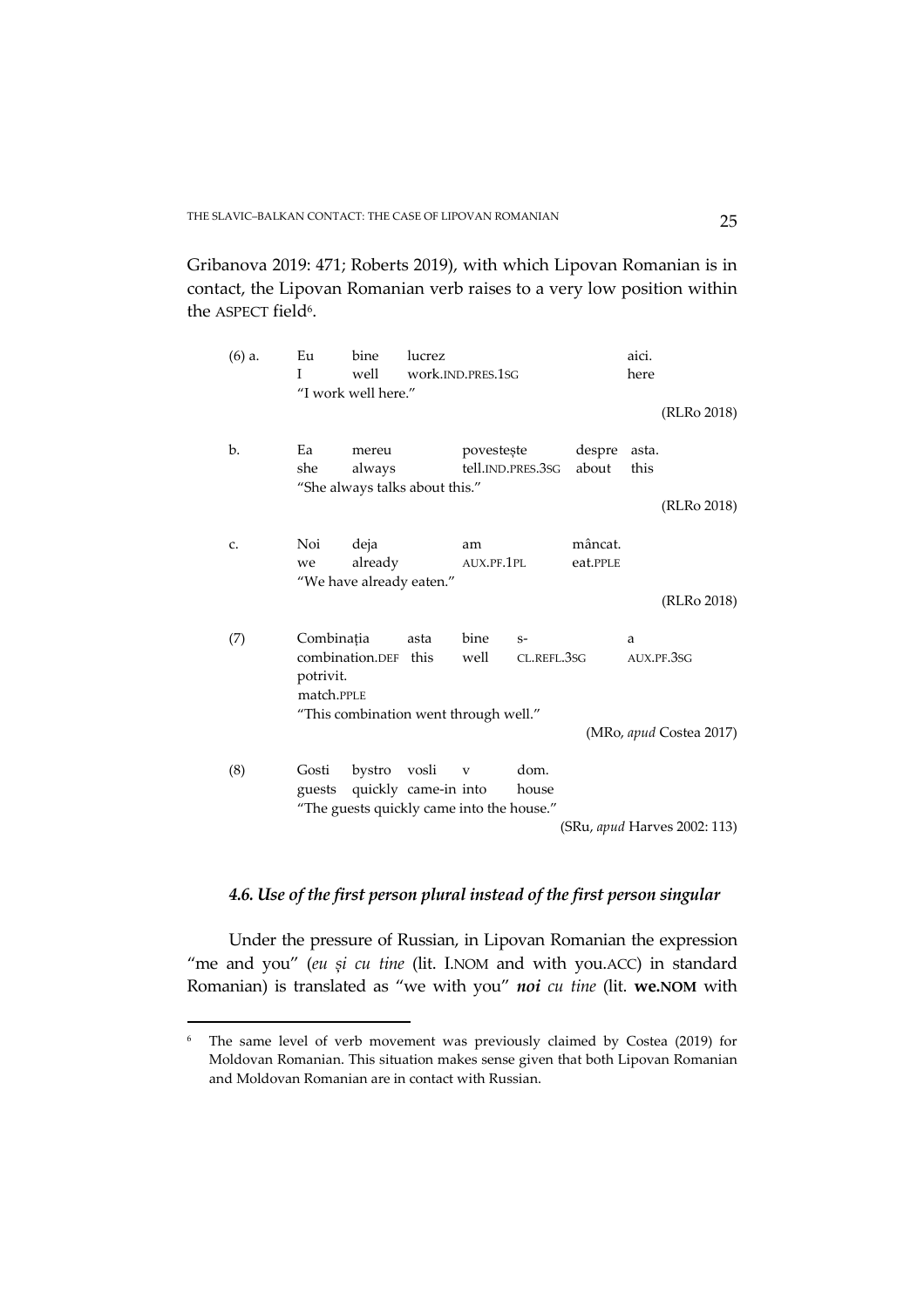you.ACC) (9). Russian Lipovans from Dobrudja employ the first person plural with the meaning of first person singular in these contexts, showing the same syntactic preference as Moldovan Romanian speakers (10) (Costea 2018).

| $(9)$ a. | Si                    | noi,                             | aicea, | la          | scoală, cu                                       |             | bunicii                                                                |
|----------|-----------------------|----------------------------------|--------|-------------|--------------------------------------------------|-------------|------------------------------------------------------------------------|
|          | and                   | we                               | here   | at          |                                                  | school with | grandparents.DEF                                                       |
|          | am fost. <sup>7</sup> |                                  |        |             |                                                  |             |                                                                        |
|          | were                  |                                  |        |             |                                                  |             |                                                                        |
|          |                       |                                  |        |             | "And I was here at school with my grandparents." |             |                                                                        |
|          |                       |                                  |        |             |                                                  |             | (RLRo 2018)                                                            |
|          |                       |                                  |        |             |                                                  |             |                                                                        |
| b.       | Nu                    | ne                               |        | duceam      |                                                  | să          | milogim                                                                |
|          | <b>NEG</b>            |                                  |        |             | CL.REFL.1.PL go.IND.IMPF.1PL                     | SĂ.SUBJ     | beg                                                                    |
|          | la                    | cineva                           |        | să          | ne                                               | aducă,      |                                                                        |
|          | to                    | someone                          |        |             | SĂ.SUBJ CL.DAT.1PL                               | bring       |                                                                        |
|          | aveam                 |                                  |        | de toate.   |                                                  |             |                                                                        |
|          |                       | have.IND.IMPF.1PL                |        | everything. |                                                  |             |                                                                        |
|          |                       |                                  |        |             |                                                  |             | "We didn't go to beg people to bring us something, we had everything." |
|          |                       |                                  |        |             |                                                  |             | (RLRo 2018)                                                            |
|          |                       |                                  |        |             |                                                  |             |                                                                        |
| (10)     | Noi                   | cu                               | Marina | am          |                                                  | trăit       | la                                                                     |
|          | we                    | with                             | Marina |             | AUX.PF.1PL                                       | live.PPLE   | at                                                                     |
|          |                       | cămin, împreună.                 |        |             |                                                  |             |                                                                        |
|          | dorm,                 | together                         |        |             |                                                  |             |                                                                        |
|          |                       | "I shared the dorm with Marina." |        |             |                                                  |             |                                                                        |
|          |                       |                                  |        |             |                                                  |             | (MRo, apud Costea 2018)                                                |
|          |                       |                                  |        |             |                                                  |             |                                                                        |

## *4.7. Atypical use of the adverb* **tot** *"also"*

In Lipovan Romanian, the lexeme *tot* "everything/anything" has also the meaning "also", under the pressure of Russian term *тоже* "also" (11a). Marin *et al.* (2000 [1988]: 88) and Costea (2018) observed the same tendency in Moldovan Romanian (11b), mentioning the fact that this element typically occupies a preverbal position.

<sup>7</sup> The equivalent utterance in Standard Romanian is: "Și eu am fost cu bunicii aici, la școală." / "And **I** was with my grandparents here, at school."; the form of the subject is the first person singular.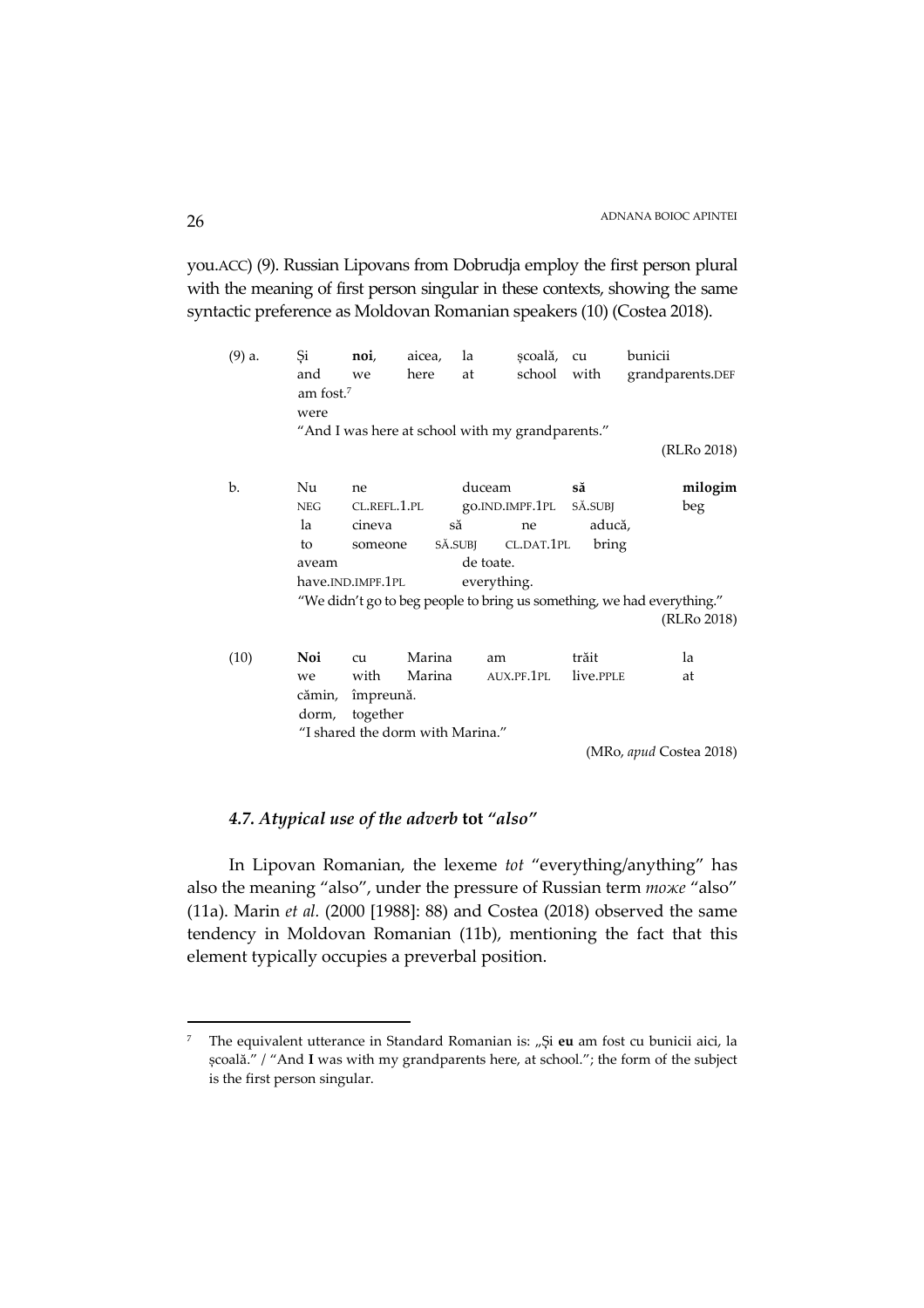THE SLAVIC–BALKAN CONTACT: THE CASE OF LIPOVAN ROMANIAN 27

| $(11)$ a. | - Deci                                 | sunteti |                                         | si  |           | dumneavoastră | în | cor?                    |
|-----------|----------------------------------------|---------|-----------------------------------------|-----|-----------|---------------|----|-------------------------|
|           | SO.                                    |         | are.IND.PRES.2PL                        | too | you       |               | in | choir                   |
|           | - Da.                                  | Si      | sora                                    |     | ei        | tot.          |    |                         |
|           | yes                                    | and     | sister.DEF                              |     | her       | too           |    |                         |
|           |                                        |         | "- So are you a part of the choir, too? |     |           |               |    |                         |
|           |                                        |         | - Yes. And her sister, too."            |     |           |               |    |                         |
|           |                                        |         |                                         |     |           |               |    | (RLRo 2018)             |
|           |                                        |         |                                         |     |           |               |    |                         |
| b.        | Eu                                     | tot     | am                                      |     | sperat    | să            |    | fie                     |
|           | L                                      | too     | AUX.PF.1SG                              |     | hope.PPLE | SĂ.SUBI       |    | be                      |
|           | mai cald.                              |         |                                         |     |           |               |    |                         |
|           | warmer                                 |         |                                         |     |           |               |    |                         |
|           | "I hoped that it will be warmer, too." |         |                                         |     |           |               |    |                         |
|           |                                        |         |                                         |     |           |               |    | (MRo, apud Costea 2018) |

### *4.8. Use of (pseudo)negation in nonspecific free relatives and unconditionals*

Negation without a negative meaning, found in sentences like the ones under (12a) – in Lipovan Romanian – and (12b) – in Moldovan Romanian, was signalled in the literature concerning Moldovan Romanian, and it was explained through the speakers' tendency to copy the Russian pattern, for example: *Kogda by ty ni uezjal, ja by tebja soprovojdala* "Whenever you left, I would have come with you" (Marin *et al.* 2000 [1998]: 84; Crijanovschi 2000: 275-276; Condrea 2001: 81-82; Popușoi 2013: 108-110, among others).

A difference between Russian and Lipovan Romanian is represented by the fact that in the contexts selected from Lipovan and Moldovan Romanian the negation does not necessarily appear with a verb in the conditional (for a formal semantic approach of the phenomenon in Russian and Hebrew, see Citko 2003: 5).

| (12) a. | Unde <b>nu</b> ne                                       |  |                                                    | ducem |      | noi si |         | acolo       |  |
|---------|---------------------------------------------------------|--|----------------------------------------------------|-------|------|--------|---------|-------------|--|
|         |                                                         |  | Where NEG CL.REFL.1PL go.IND.PRES.1PL we too there |       |      |        |         |             |  |
|         | vorbeste                                                |  | limba                                              |       | rusă | în     | coruri. |             |  |
|         |                                                         |  | speak.IND.PRES.3SG language.DEF Russian in choirs  |       |      |        |         |             |  |
|         | "Everywhere we go, (people) use Russian in choirs too." |  |                                                    |       |      |        |         |             |  |
|         |                                                         |  |                                                    |       |      |        |         | (RLRo 2018) |  |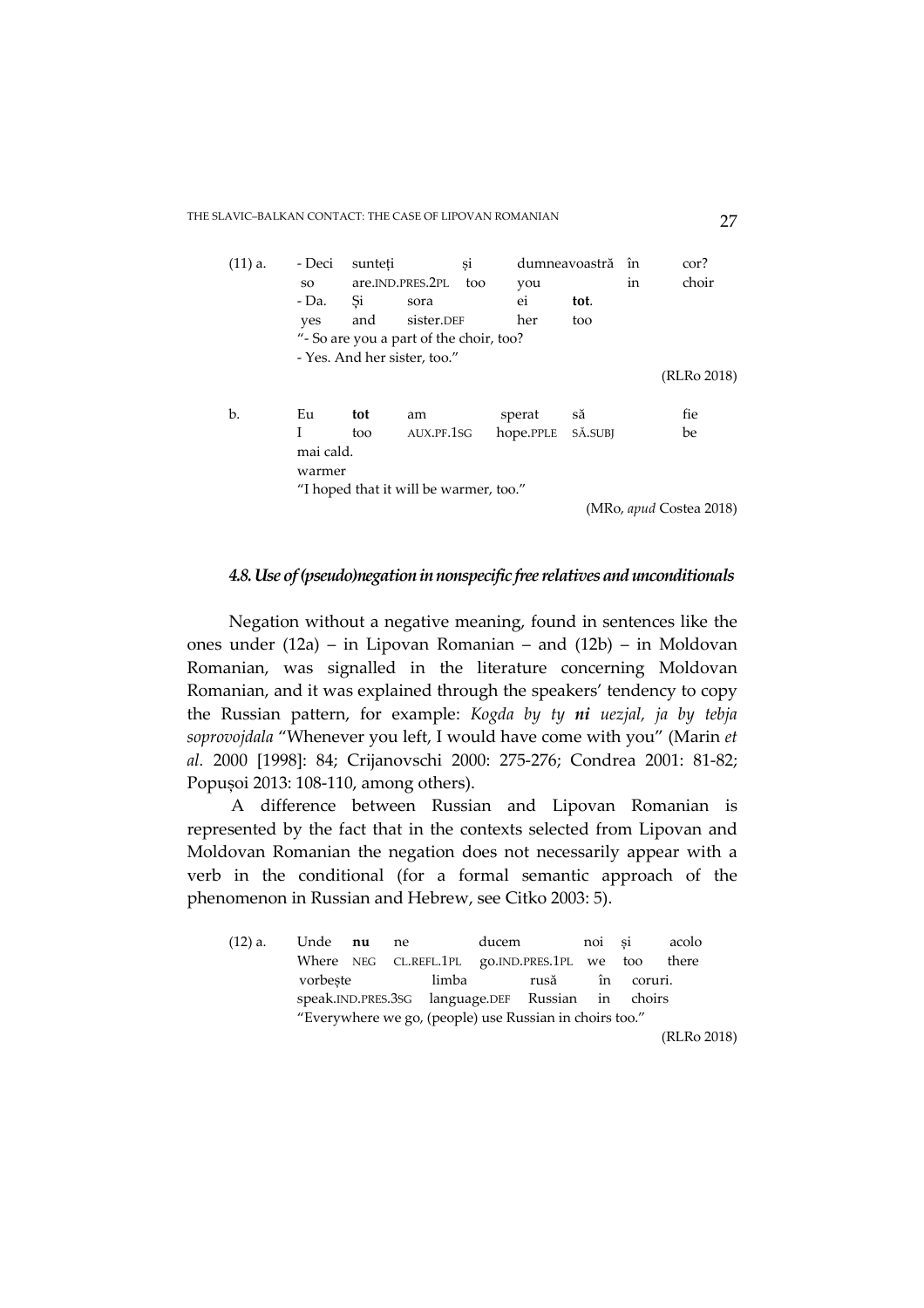# ADNANA BOIOC APINTEI 28

b. La Monalisa, unde **nu** te- ai At Monalisa where NEG CL.2SG AUX.COND.2SG mișca, ochii te urmăresc. move eyes CL.2SG follow.IND.PRES.3PL "At Monalisa, everywhere you go, her eyes will follow you." (MRo, *apud* Costea 2018)

## *4.9. Absence of clitic doubling*

In Lipovan Romanian, I noticed a situation of variation regarding clitic doubling. In contrast to standard Romanian, where clitic doubling is compulsory in certain contexts, in Lipovan Romanian I found many examples in which clitic doubling is absent (see 13).

| (13) | La     | noi                                                                  | se                          | botează              | cum         |  |  |  |  |  |  |
|------|--------|----------------------------------------------------------------------|-----------------------------|----------------------|-------------|--|--|--|--|--|--|
|      | at     | us                                                                   | CL.REFL.3SG                 | baptize.IND.PRES.3SG | when        |  |  |  |  |  |  |
|      | cade   |                                                                      | buricu,                     | ducem                | la          |  |  |  |  |  |  |
|      |        |                                                                      | fall.IND.PRES.3SG navel.DEF | bring.IND.PRES.1PL   | to          |  |  |  |  |  |  |
|      | botez. |                                                                      |                             |                      |             |  |  |  |  |  |  |
|      |        | baptism                                                              |                             |                      |             |  |  |  |  |  |  |
|      |        | "We baptize (the child) when the navel falls off, we take him to get |                             |                      |             |  |  |  |  |  |  |
|      |        | baptized."                                                           |                             |                      |             |  |  |  |  |  |  |
|      |        |                                                                      |                             |                      | (RLRo 2018) |  |  |  |  |  |  |

A possible explanation for these situations can be the contact with Russian; given that the phenomenon of direct object doubling is completely absent from Russian (14), native speakers of Lipovan Romanian tend to also employ this syntactic pattern in their variety of Romanian.

| (14) | Ivan | ljubit                         | ego.    |
|------|------|--------------------------------|---------|
|      |      | Ivan love.IND.PRES.3SG         | him.ACC |
|      |      | "Ivan loves him" (*Ivan = him) |         |

(SRu, *apud* Dyakonova 2009: 6)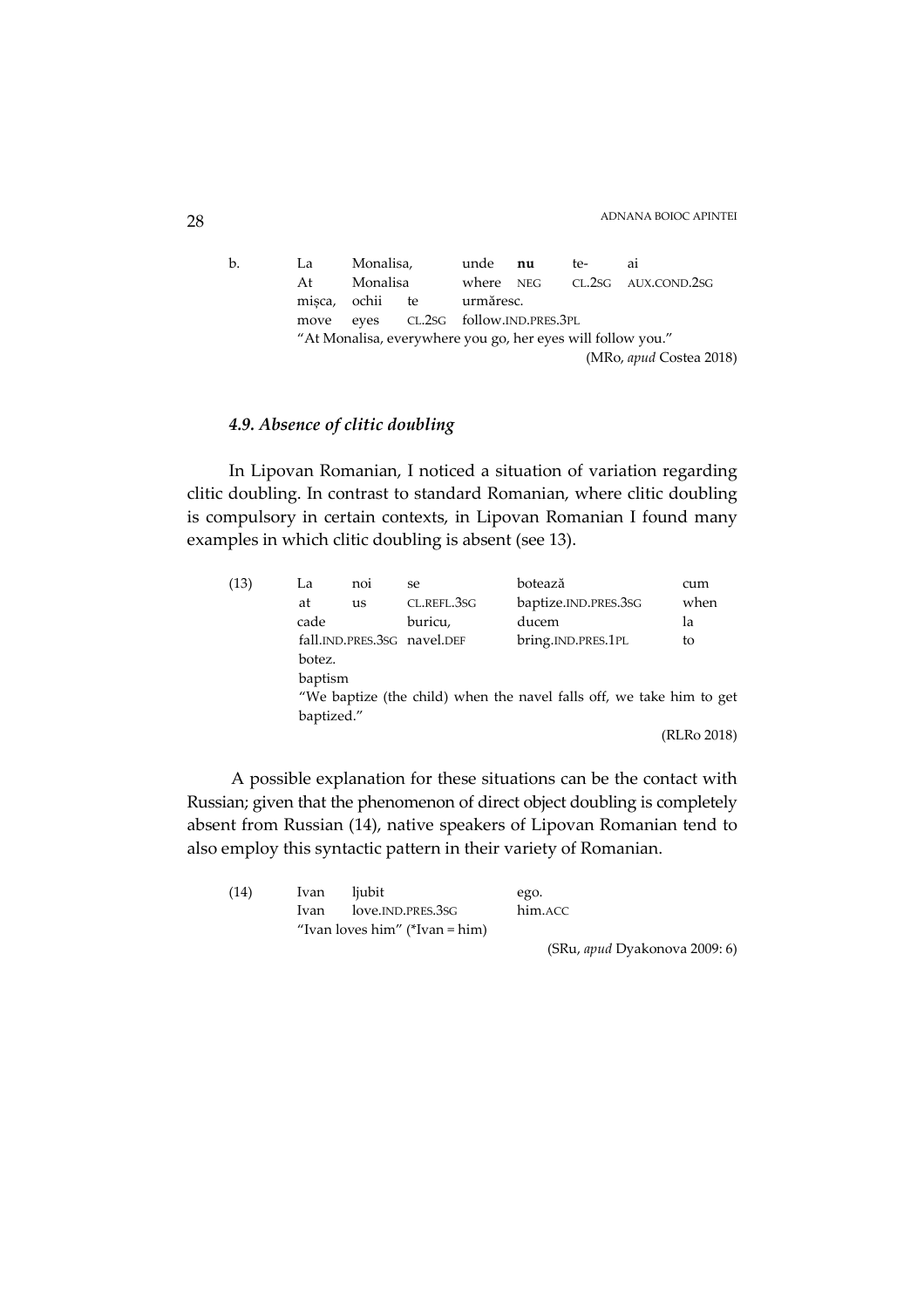### *4.10. Preference of overt subjects in unmarked sentences*

The use of overt subjects in Lipovan Romanian (see (15) and (16) below) is also a result of longstanding Romanian-Russian contact, given the fact that in Russian preverbal overt subjects are often used. To account for this, I will follow Costea's (2019) analysis (proposed for Moldovan Romanian); in short, it states that, given that the lexical verb raises to a low position within the ASPECT field, when the subject raises to SpecTP, it raises above the lexical verb as well, i.e. above the ASPECT field, rendering a preverbal placement of the subject; in other words, low verb movement ensures that SpecTP (preverbal) is free to accommodate the subject (hence preverbal).

| (15) | Noi<br>we | foarte,<br>very                            | foarte<br>very | încurcat<br>convoluted |            | vorbim.                                            | speak.IND.PRES.1PL |
|------|-----------|--------------------------------------------|----------------|------------------------|------------|----------------------------------------------------|--------------------|
|      |           |                                            |                |                        |            |                                                    |                    |
|      |           | "We speak in a very, very convoluted way." |                |                        |            |                                                    |                    |
|      |           |                                            |                |                        |            |                                                    | (RLRo 2018)        |
|      |           |                                            |                |                        |            |                                                    |                    |
| (16) | Acolo     |                                            | unde           |                        | el         | stă,                                               |                    |
|      | there     |                                            | where          |                        | he.        |                                                    | live.JND.PRES.3SG  |
|      |           | cea mai frumoasă                           |                | casă                   | a          |                                                    | făcut.             |
|      |           | the.most.beautiful                         |                | house                  | AUX.PF.3SG |                                                    | make.PPLE          |
|      |           |                                            |                |                        |            | "He made the most beautiful house where he lives." |                    |
|      |           |                                            |                |                        |            |                                                    | (RLRo 2018)        |

## *4.11. Use of headed relative clauses introduced by* **cine** *"who" instead of the relative pronoun* **care** *"which"*

In standard Romanian, the relative pronoun *care* "which" is employed in both headed and headless relative clauses, and can refer to both animate and inanimate entities ( $[+$ Animate]). It also anaphorically conveys the morphological information of the antecedent. Unlike the relative pronoun *care* "which", the relative pronoun *cine* "who" only refers to animate entities, occurs exclusively in headless relative clauses (SOR 2016: 482), and the verb which undergoes subject-predicate agreement with *cine*  "who" can only be in the singular; unlike *care* "which", *cine* "who" is a default singular, which does not convey the phi-features of its antecedent.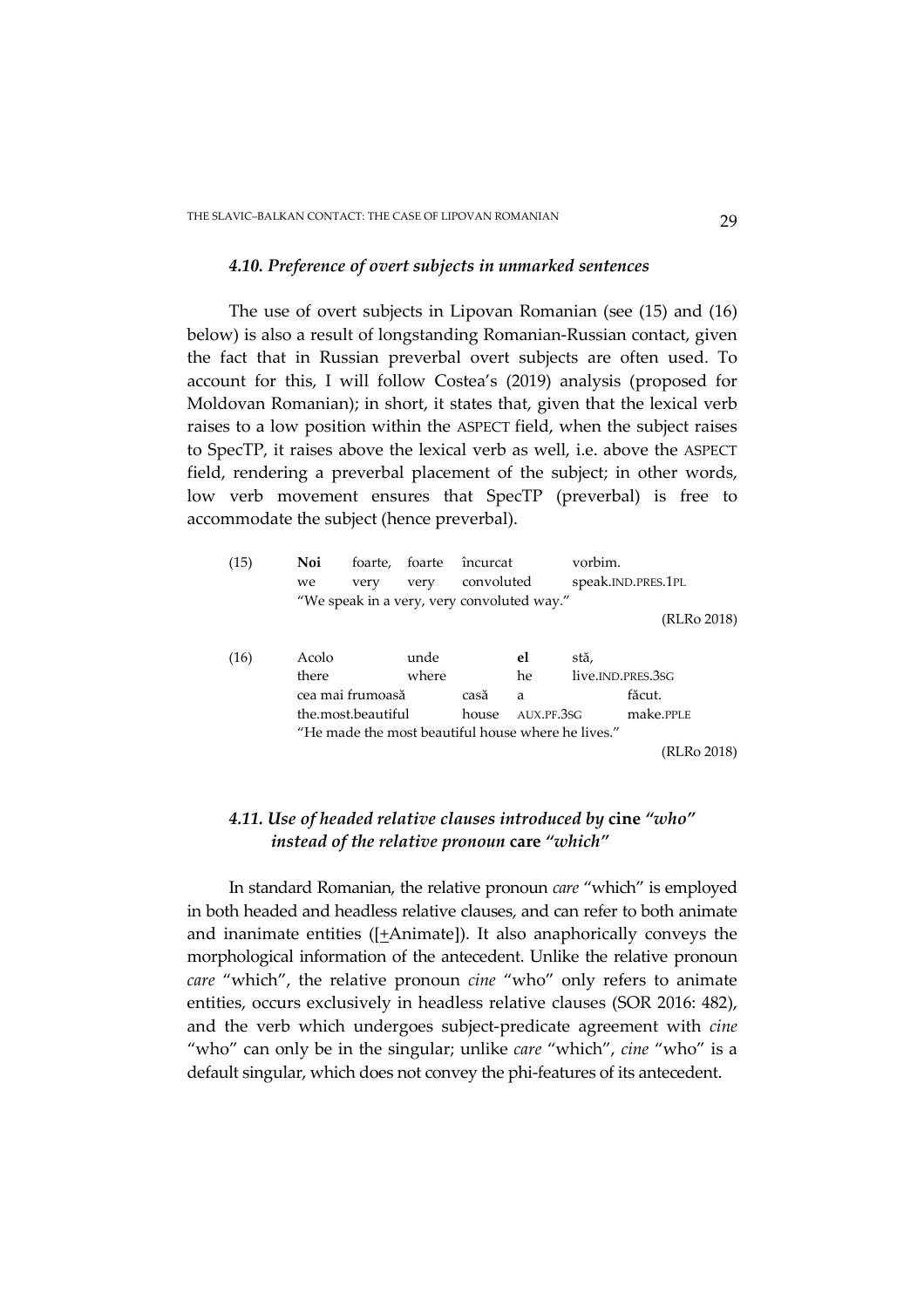The situation is entirely different in Lipovan Romanian: in contrast to standard Romanian (17), the Lipovans use headed relative clauses introduced by *cine* "who" (18), under the influence of Russian (19), where the invariable pronoun *kto* "who" is employed, and also display plural agreement on the embedded verb when the antecedent is in the plural. Examples (17) and (18) show the different word choice for the relative pronoun.

| (17)                  |                                                                          | Familia cheamă<br>family invites.IND.PRES.3SG<br>sunt                 |                         |            | părinții,<br>parents.DEF |                 | nașii             |  |
|-----------------------|--------------------------------------------------------------------------|-----------------------------------------------------------------------|-------------------------|------------|--------------------------|-----------------|-------------------|--|
|                       |                                                                          |                                                                       |                         |            |                          |                 | godparents.DEF    |  |
|                       | care                                                                     |                                                                       |                         |            | mai                      | apropiați.      |                   |  |
|                       |                                                                          | which are.IND.PRES.3PL                                                |                         |            | more                     | close           |                   |  |
|                       | "Family invites the parents (and) godparents who are closer to them."    |                                                                       |                         |            |                          |                 |                   |  |
|                       |                                                                          |                                                                       |                         |            |                          |                 | (SRo counterpart) |  |
|                       |                                                                          |                                                                       |                         |            |                          |                 |                   |  |
| $(18)$ a.             |                                                                          | Familia cheamă                                                        |                         |            | părinți, nași            |                 |                   |  |
|                       |                                                                          | family invites.IND.PRES.3SG                                           |                         |            | parents godparents       |                 |                   |  |
|                       | cine                                                                     | sunt                                                                  |                         |            | mai                      | apropiați.      |                   |  |
|                       | who                                                                      | are.IND.PRES.3PL                                                      |                         |            | more                     | close           |                   |  |
|                       |                                                                          | "Family invites the parents (and) godparents who are closer to them." |                         |            |                          |                 |                   |  |
|                       |                                                                          |                                                                       |                         |            |                          |                 | (RLRo 2018)       |  |
|                       |                                                                          |                                                                       |                         |            |                          |                 |                   |  |
| b.                    | Ei                                                                       | cântă                                                                 |                         | cântece de |                          |                 | Maslenița,        |  |
|                       | they                                                                     |                                                                       | sing.IND.PRES.3PL songs |            | on                       |                 | Maslenița         |  |
|                       | toți                                                                     | cine                                                                  | sunt                    |            | lipoveni asta            |                 | fac.              |  |
|                       | all                                                                      | are.IND.PRES.3PL lipovans this<br>who                                 |                         |            |                          |                 | do                |  |
|                       | "They sing songs on the occasion of Maslenița (= pre-Christian holiday), |                                                                       |                         |            |                          |                 |                   |  |
|                       |                                                                          | all who are Lipovans do this."                                        |                         |            |                          |                 |                   |  |
|                       |                                                                          |                                                                       |                         |            |                          |                 | (RLRo 2018)       |  |
|                       |                                                                          |                                                                       |                         |            |                          |                 |                   |  |
| (19)                  | <b>Te</b>                                                                | iz                                                                    | nas,                    | kto        | čitali                   | stihotvorenija, |                   |  |
|                       | those                                                                    | of                                                                    | us                      | who        | read.PAST.3PL            |                 | poem              |  |
|                       | byli                                                                     | v vostorge.                                                           |                         |            |                          |                 |                   |  |
|                       | were.                                                                    | delighted                                                             |                         |            |                          |                 |                   |  |
|                       | "Those of us who read the poem were delighted."                          |                                                                       |                         |            |                          |                 |                   |  |
| (SRu, apud Wade 2011: |                                                                          |                                                                       |                         |            |                          |                 |                   |  |
|                       |                                                                          |                                                                       |                         |            |                          |                 | 122)              |  |

## **5. Conclusions**

In this paper, I focused on the morphosyntax of the Lipovan Romanian spoken in Dobrudja, a variety which has remained largely unexplored.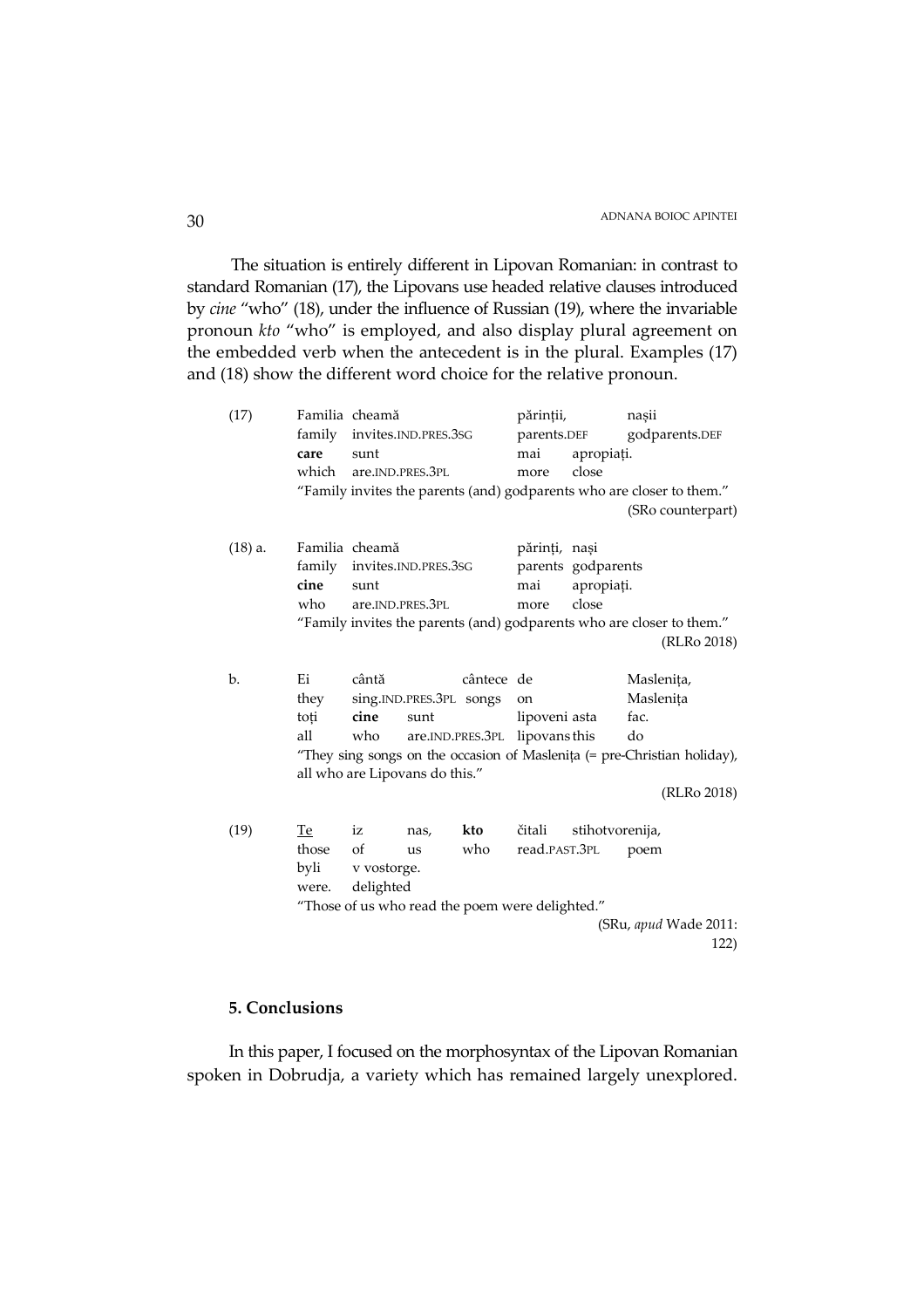What clearly distinguishes the people who speak Lipovan Romanian from those who speak standard Romanian is the fact that Lipovans are bilinguals and they use both Romanian and Russian in their speech.

Romanian-Russian linguistic contact is extremely interesting per se, given that it can trigger multiple and diverse morphosyntactic phenomena, such are those identified in Lipovan's discourse: the absence of the (in)definite article, fake locatives, variation involving the non-anaphoric reflexive morpheme, the absence of the present form of the verb *a fi* "to be" (with all its values: predicative, copulative or passive auxiliary), the preference for  $[Adv - v]$  order in neutral reading or the preference for overt subjects in unmarked sentences. Thus, a detailed exploration of the linguistic situation characterizing LRo can throw much-needed light on the degree to which the morphosyntax of a given language can be (re)shaped through contact.

#### **CORPUS**

Facebook.com, https://www.facebook.com/1535933136682721/posts/vreau-sa-ma-impart-si-eucu-o-istorioara-cu-vreo-4-5-ani-in-urma-trebuia-sa-ma-d/2278796432396384/, 20.04.2017

RLRo 2018 = records from Lipovan Romanian (fieldwork study in Lipovan communities from Dobrudja, Romania), 2018

#### **REFERENCES**

- Bobaljik, J.D., 1995, *Morphosyntax: The Syntax of Verbal Inflection*, MIT, PhD Thesis.
- Chirilă, F., A. Ivanov, Th. Olteanu, 1993, *Probleme de dialectologie. Graiurile rusești lipovenești din România*, București, Editura Universității din București.
- Cinque, G., 1999, *Adverbs and Functional Heads: A Cross-Linguistic Perspective*, Oxford, Oxford University Press.
- Citko, B., 2003, "On the Syntax and Semantics of English and Polish Concessive Conditionals", in *Journal of Slavic Linguistics*, XI, no. 1, pp. 37-54.
- Condrea, I., 2001, *Norma literară și uzul local*, Chișinău, Firma Editorială Poligrafică "Tipografia Centrală".
- Costea, Ș., 2017, "Verb Movement in Moldovan Daco-Romanian: Romance Heritage or Russian Influence?", paper presentation within *The 17th International Conference of the Department of Linguistics: Variation in Romanian and Romance* (24-25 November 2017, Faculty of Letters, University of Bucharest).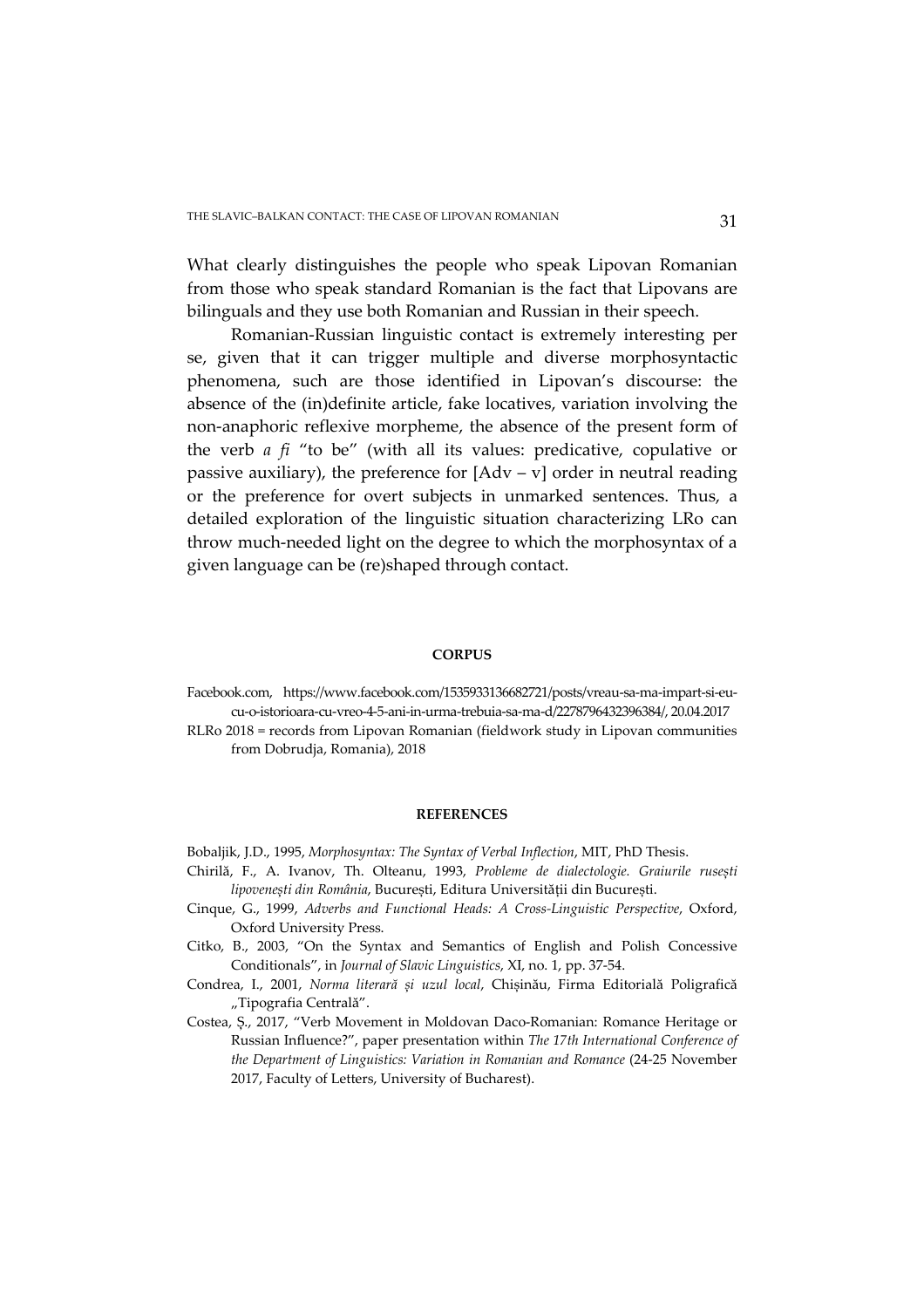- Costea, Ș., 2018, *Particularități morfosintactice ale limbii române vorbite în Republica Moldova*, University of Bucharest, MPhil Dissertation.
- Costea, Ș., 2019, *When Romanian meets Russian. The Effects of Contact on Moldovan Daco-Romanian Syntax*, University of Cambridge, MPhil Dissertation.
- Crijanovschi, A., 2000, *Dicționar de dificultăți al limbii române*, Chișinău, Editura ARC.
- Dyakonova, M., 2009, *A Phase-Based Approach to Russian Free Word Order*, Utrecht, LOT Publications.
- Farisenkova, L.V., K. Izotov, 2014, "Language and Culture of the Russians-Lipovans: Synchronistic and Diachronistic Aspects", in *Polylinguality and Transcultural Practices*, no. 1, pp. 67-70.
- Gardani, F., 2018, "On Morphological Borrowing", in *Language and Linguistics Compass*, XII, no. 10, pp. 1-17.
- Giorgi, A., F. Pianesi, 1997, *Tense and Aspect: from Semantics to Morphosyntax*, Oxford, Oxford University Press.
- Grenoble, L. A., 2010, "Contact and the Development of the Slavic Languages", in R. Hickey (ed.) 2010: 581-597.
- Gribanova, V., 2013, "Verb-Stranding Verb Phrase Ellipsis and the Structure of the Russian Verbal Complex", in *Natural Language & Linguistic Theory*, XXXI, pp. 91-136.
- Harizanov, B., V. Gribanova, 2019, "Whither Head Movement?", in *Natural Language & Linguistic Theory*, XXXVII, pp. 461-522.
- Harves, S. A., 2002, *Unaccusative Syntax in Russian*, Princeton University, PhD Thesis.
- Heine, B., T. Kuteva, 2010, "Contact and Grammaticalization", in R. Hickey (ed.) 2010: 86-105.
- Hickey, R., 2010, "Language Contact: Reconsideration and Reassessment", in R. Hickey (ed.) 2010: 1-28.
- Hickey, R. (ed.), 2010, *The Handbook of Language Contact*, Malden, MA, Wiley Blackwell.
- Ipatiov, F., 2001, *Rușii-lipoveni din România. Studiu de geografie umană*, Cluj, Editura Presa Universitară Clujeană.
- Koeneman, O., 2000, *The Flexible Nature of Verb Movement*, Utrecht University, PhD Thesis.
- Koeneman, O., H. Zeijlstra, 2014, "The Rich Agreement Hypothesis Rehabilitated", in *Linguistic Inquiry*, XLV, no. 4, pp. 571-615.
- Kuteva, T., 2017, "Contact and Borrowing", in A. Ledgeway, I. Roberts (eds.), *The Cambridge Handbook of Historical Syntax*, Cambridge, Cambridge University Press, pp. 163-186.
- Ledgeway, A., A. Lombardi, 2005, "Verb Movement, Adverbs and Clitic Positions in Romance", in *Probus*, XVII, no. 1, pp. 79-13.
- Marin, M., I. Mărgărit, V. Neagoe, 2000 [1998], "Graiuri românești din Ucraina și Republica Moldova", in M. Marin, I. Mărgărit, V. Neagoe, V. Pavel (eds.), *Cercetări asupra graiurilor românești de peste hotare*, Bucharest, [s.n.], pp. 42-119.
- Mătcaș, N., 1995, *De la grotesc la sublim*, Chișinău, Editura Revistei "Limba română".
- Matras, Y., 2010, "Contact, Convergence, and Typology", in R. Hickey (ed.) 2010: 66-85.
- McMahon, A., 2010, "Computational Models and Language Contact", in R. Hickey (ed.) 2010: 128-147.
- Nicolae, A., 2012, "Articolul", in Gh. Chivu, G. Pană Dindelegan, A. Dragomirescu, I. Nedelcu, I. Nicula (eds.), *Studii de istorie a limbii române. Morfosintaxa limbii literare în secolele al XIX-lea și al XX-lea*, Bucureşti, Editura Academiei Române, pp. 469-478.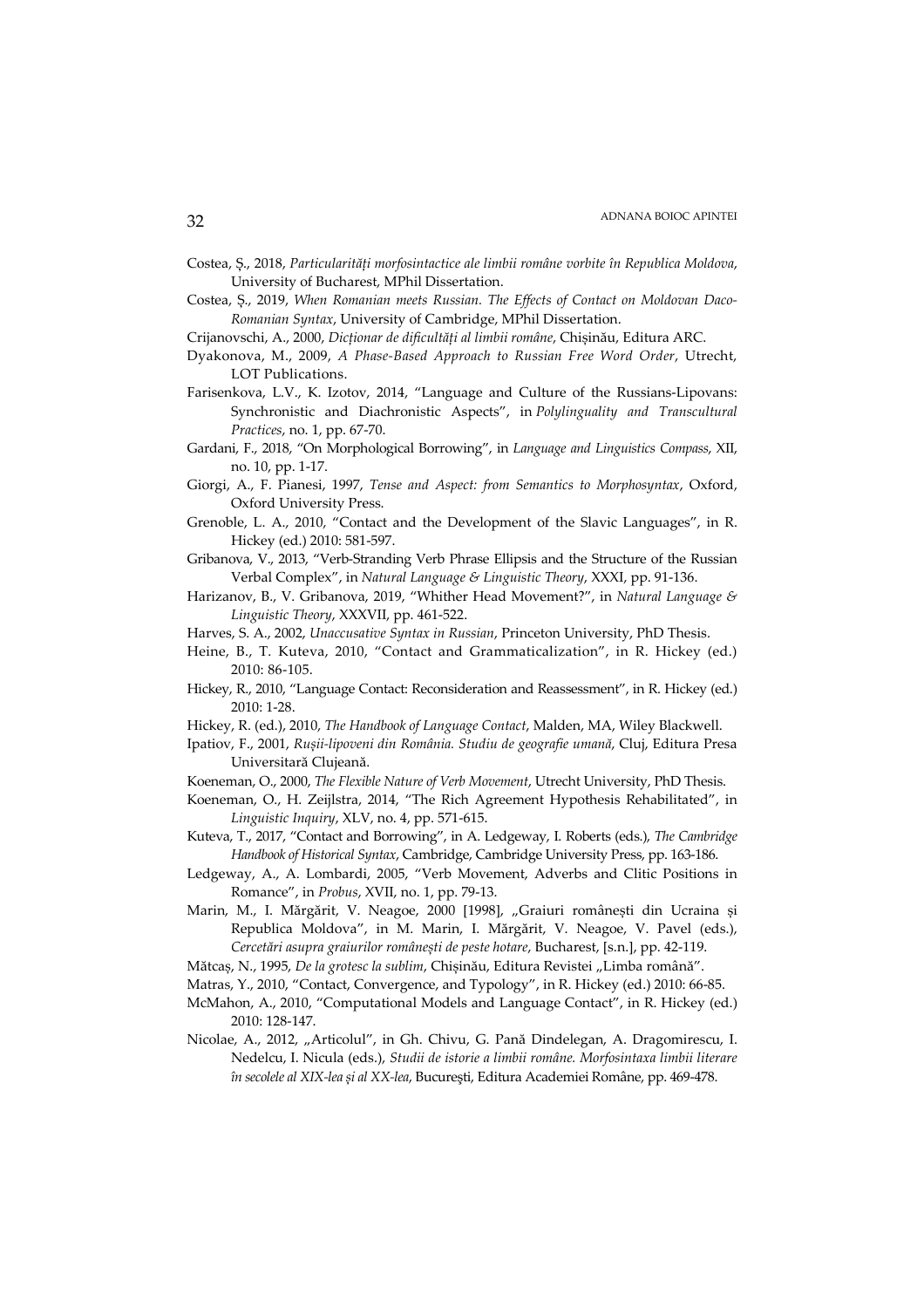- Nicolae, A., 2015, *Ordinea constituenţilor în limba română: o perspectivă diacronică*, București, Editura Univerșității din București.
- Pollock, J. Y., 1989, "Verb Movement, Universal Grammar, and the Structure of IP", in *Linguistic Inquiry*, XX, no. 3, pp. 365–424.
- Popușoi, C., 2013, *Limba română actuală din Basarabia. Particularităţi morfosintactice și lexicosemantice*, Bucureşti, Editura Muzeului Naţional al Literaturii Române.
- Prigarin, A. A., 2007, "Staroobrjadcheskoje naselenie Pridunavia v konce XVIII nachale XIX vv", in *Lipovane*, no. 3-4, Odessa, pp. 3-15.

Roberts, I., 2019, *Parameter Hierarchies & Universal Grammar*, Oxford, Oxford University Press. Sala, M., 1997, *Limbi în contact*, Bucureşti, Editura Enciclopedică.

- Schifano, N., 2015, *Verb Movement: A Pan-Romance Investigation*, University of Cambridge, PhD Thesis.
- SOR Pană Dindelegan, G. (ed.), 2016, *The Syntax of Old Romanian*, Oxford, Oxford University Press.
- Ștefănescu, A., 2016, *Variaţie și unitate în limba română standard din Basarabia*, Bucureşti, Editura Universităţii din București.

Thomason, S., 2010, "Contact Explanations in Linguistics", in R. Hickey (ed.) 2010: 31-47.

Tudose, P., 2015, *Rușii lipoveni din România – istorie și actualitate (Comunitatea rușilor lipoveni din Brăila – model de convieţuire multietnică în context naţional și european)*, Bucureşti, Editura CRLR.

Vascenco, V., 2003, *Lipovenii. Studii lingvistice*, Bucureşti, Editura Academiei.

Wade, T., 2011, *A Comprehensive Russian Grammar*, Oxford, Wiley-Blackwell.

Weinreich, U., 2013, *Limbi în contact. Constatări și probleme*, Brașov, Editura Universității "Transilvania" din Brașov.

Winford, D., 2003, *An Introduction to Contact Linguistics*, Oxford, Blackwell.

#### **ABBREVIATIONS**

 $1 =$  first person 2 = second person  $3 =$  third person ACC = accusative AUX = auxiliary  $CL = \text{clitic}$ COND = conditional DAT = dative DEF = definite DOM = differential object marking IMPF = imperfect IND = indicative LRo = Lipovan Romanian MRo = Moldovan Romanian